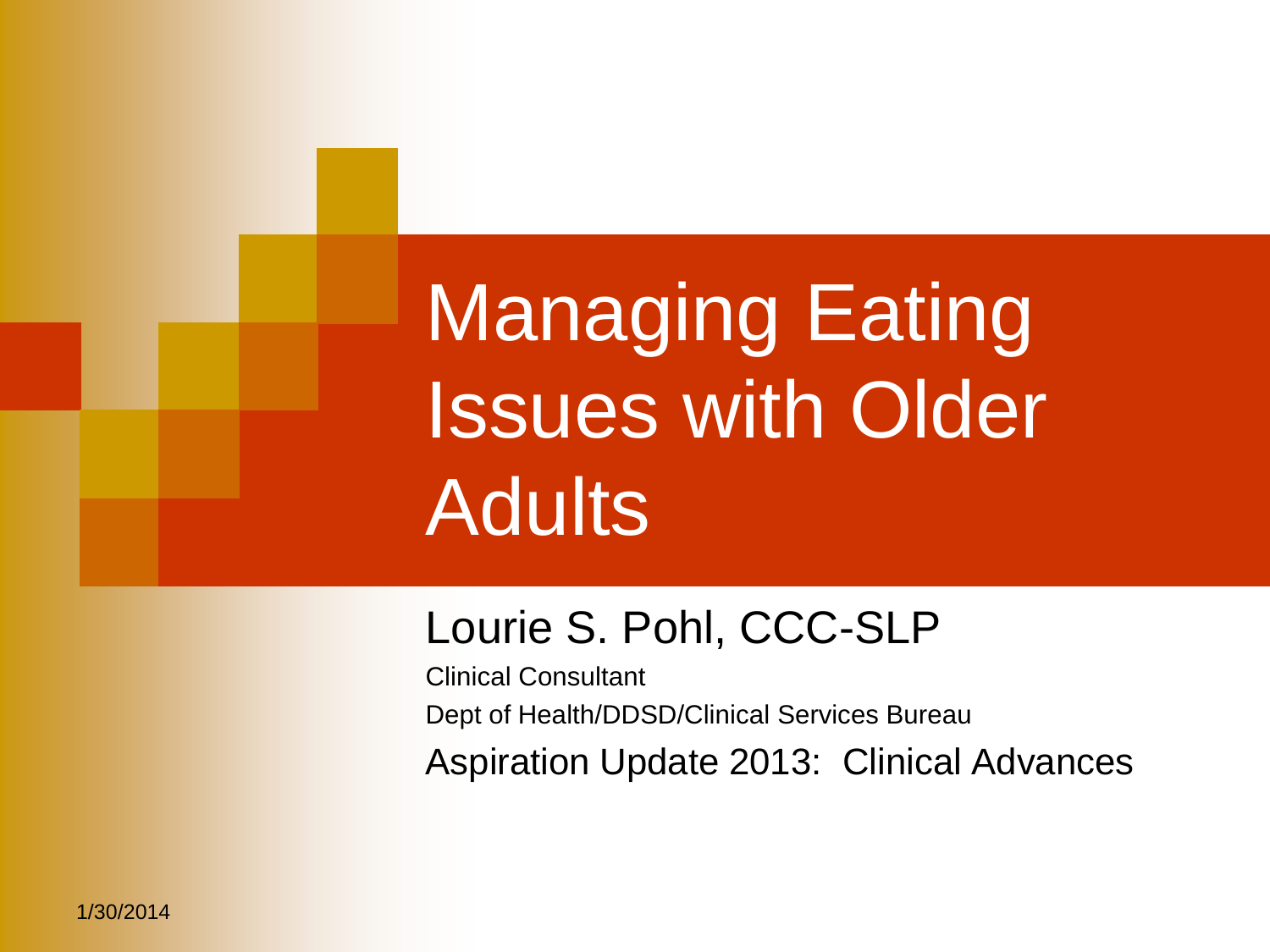## **Disclosures**

- Successful completion  $\Box$  Be here, in the moment Conflicts of interest None Sponsorship or commercial support
	- DDSD
	- Non-endorsement of products
		- No endorsements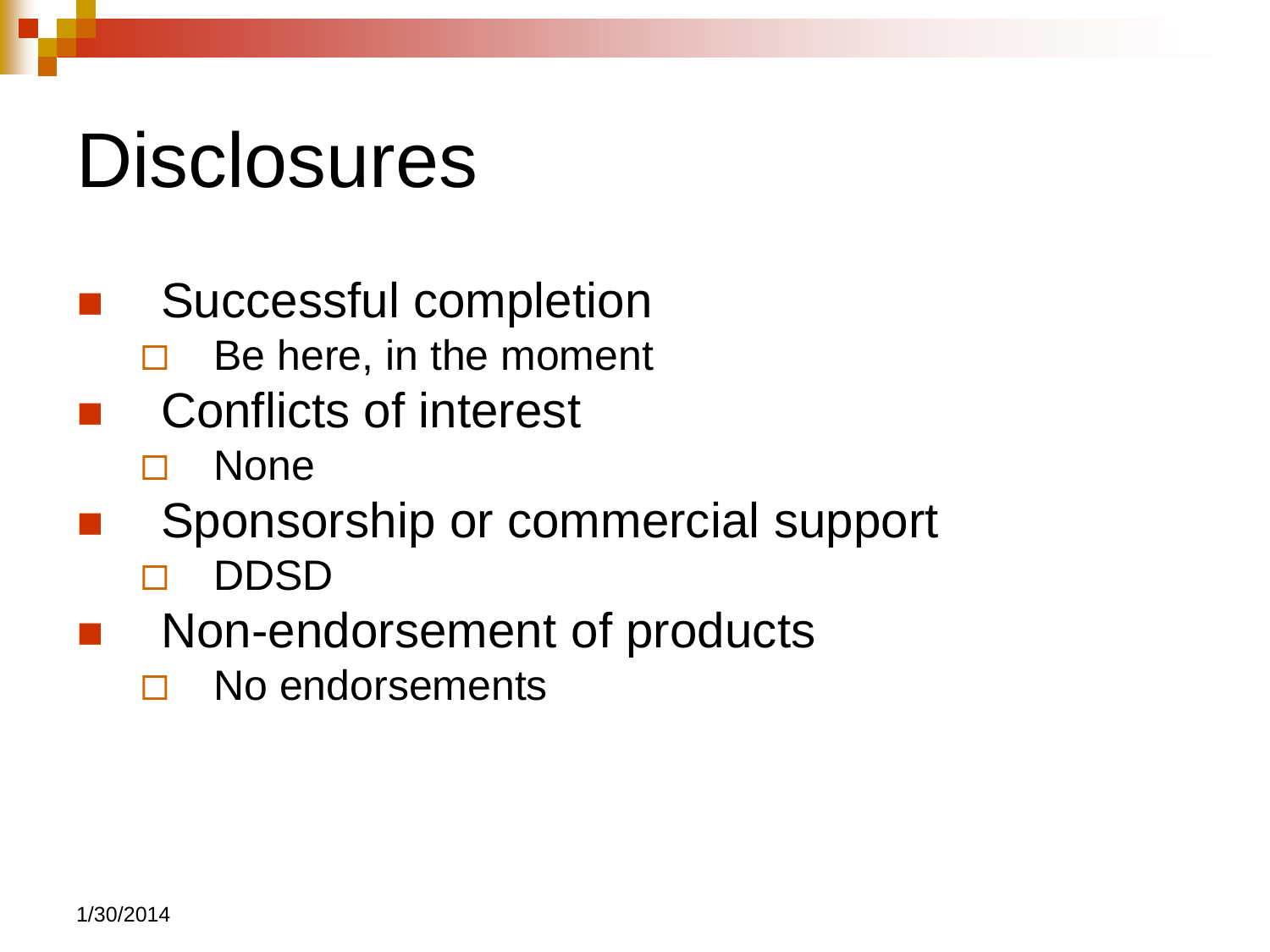# **Objectives**

- $\blacksquare$  Identify 3 issues associated with normal aging that effect eating safety.
	- $\Box$  ?
	- $\Box$  ?
	- $\Box$  ?
- **In Identify 3 strategies to support the older adult** with safer eating.
	- $\Box$ ?
	- $\Box$  ?
	- $\Box$  ?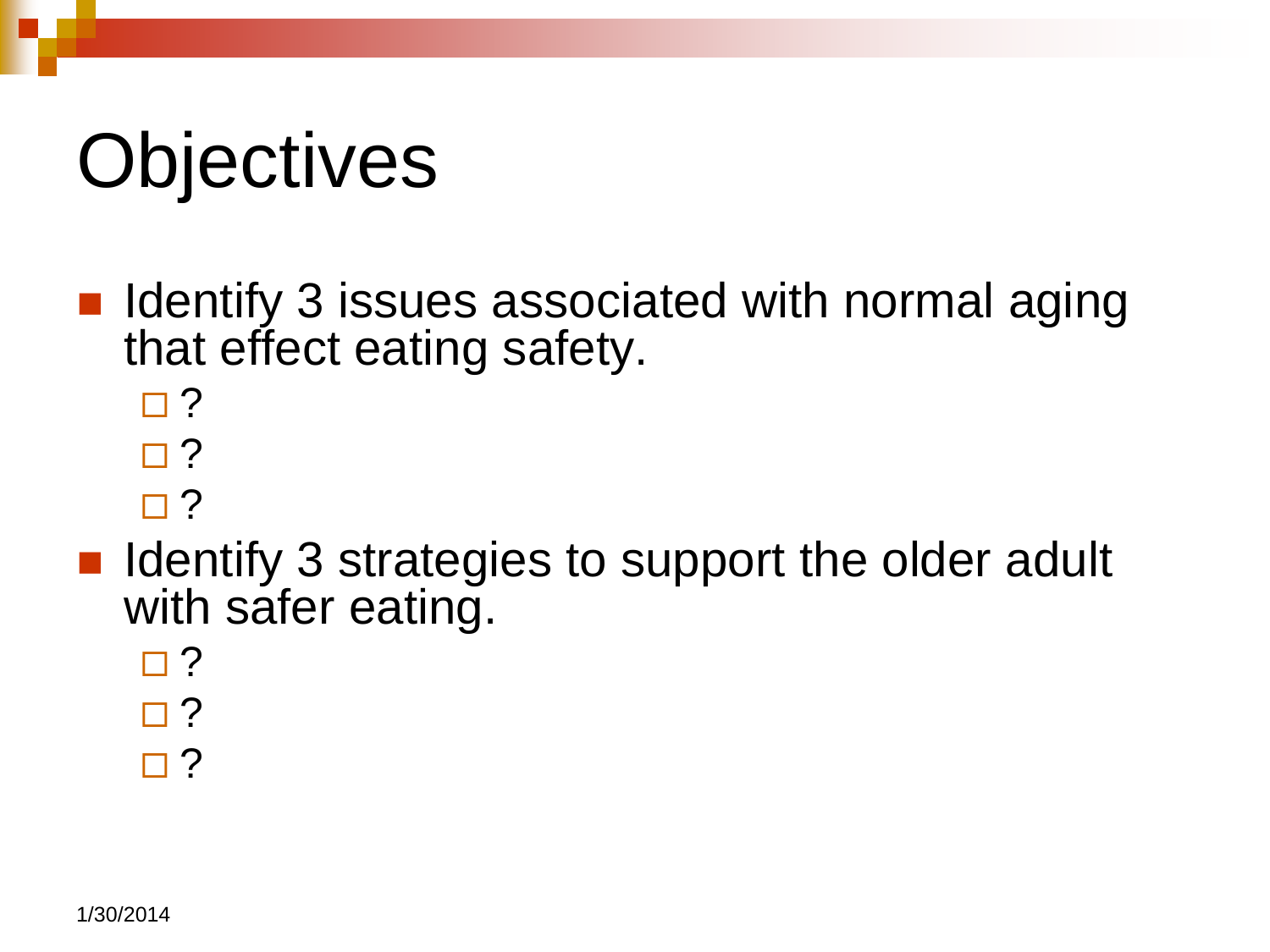# Aging and Dysphagia

- **Aging means:**  $\Box$  An accumulation of changes over time
- **Dysphagia means:**  $\square$  Difficulty with swallowing for a variety of reasons, normal and disordered
- Aging may be a contributing factor to the development of dysphagia.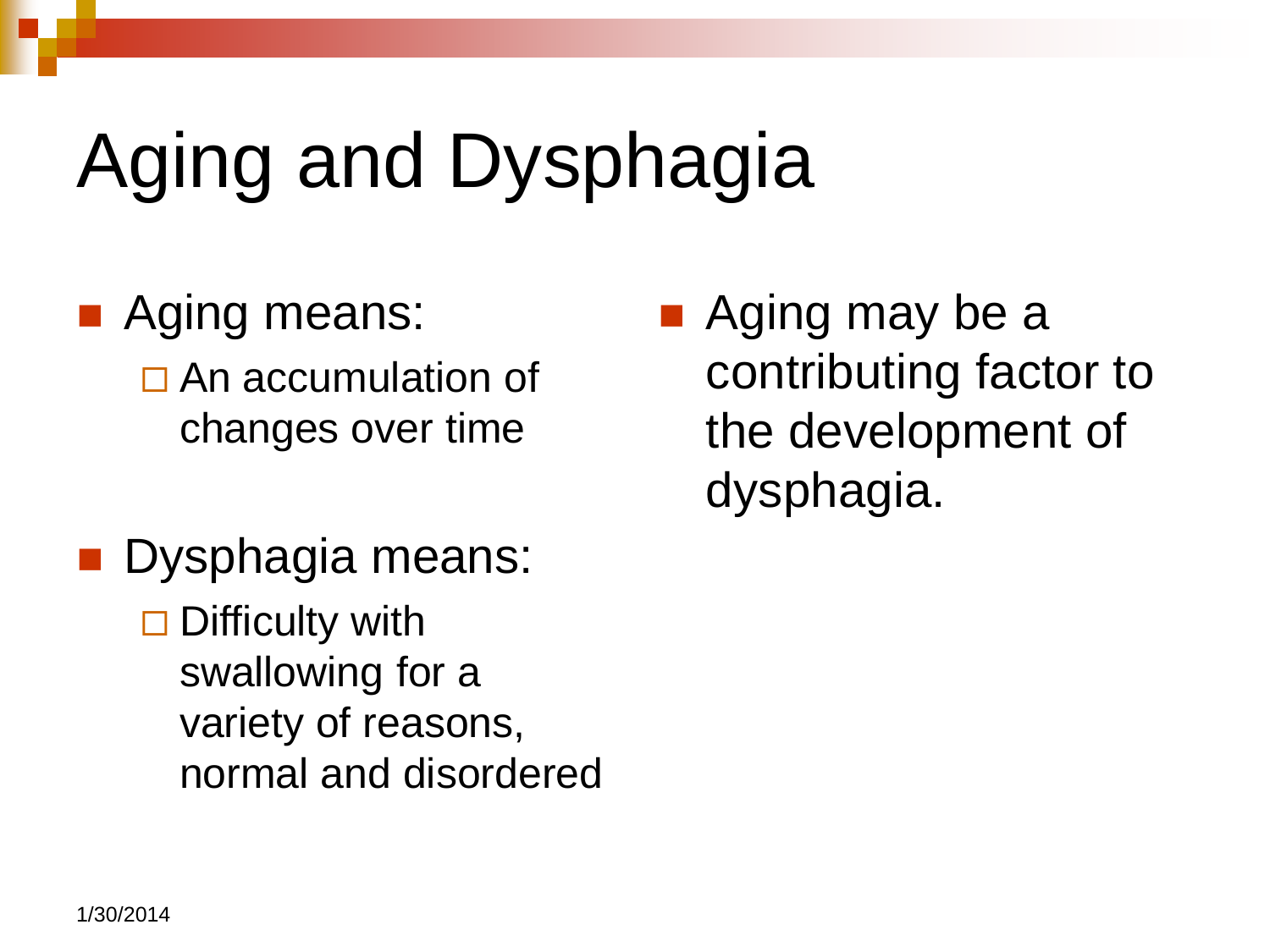# Why so Concerned?

■ Dx of dysphagia often contributes to: **□Aspiration Pneumonia**  $\square$  Inadequate Nutrition  $\square$  Dehydration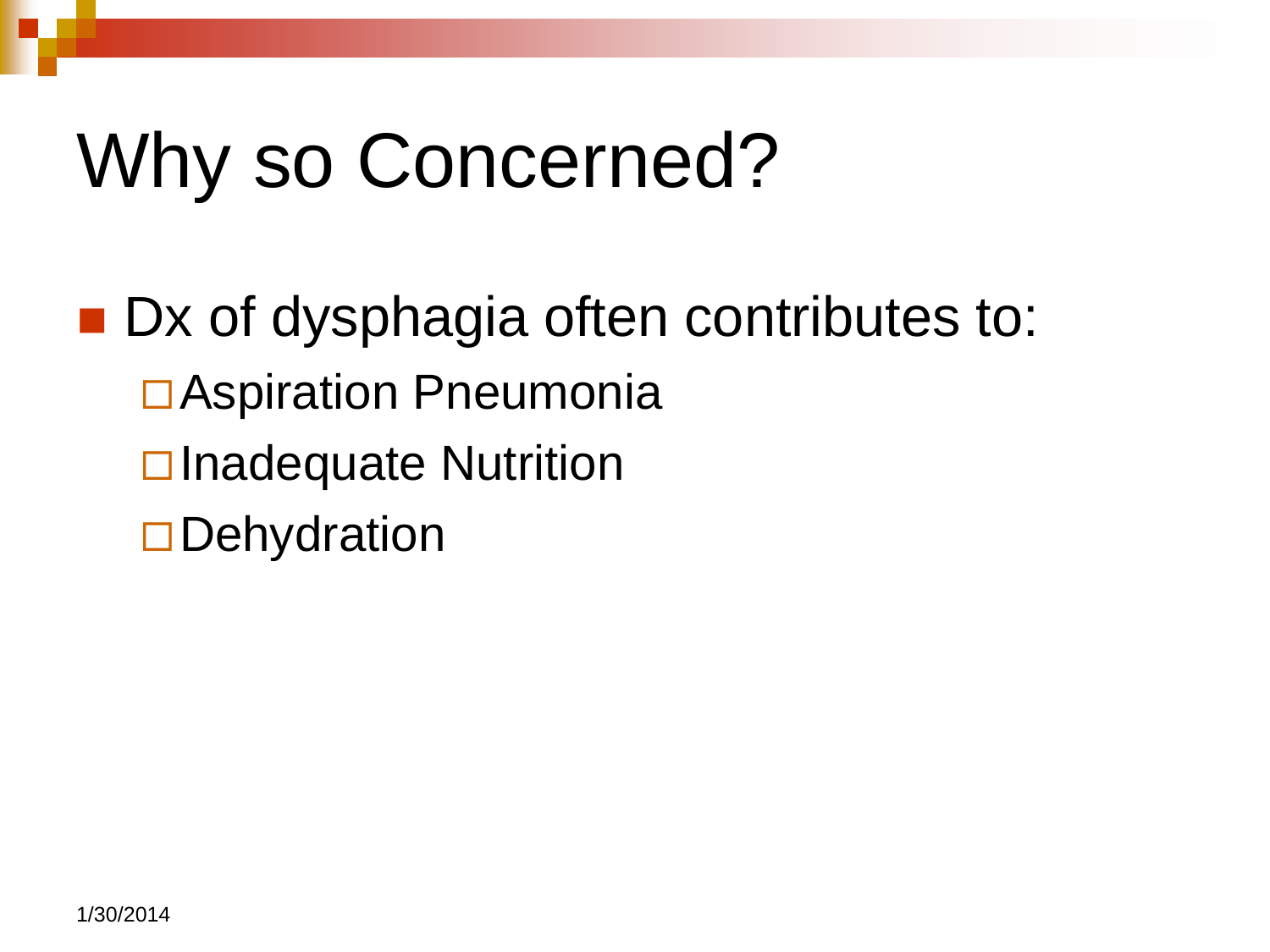## Percentage of All Hospital Admissions With Dysphagia



1/30/2014 \*\* Admissions of persons > 75 is double total of all hospital admissions with dysphagia.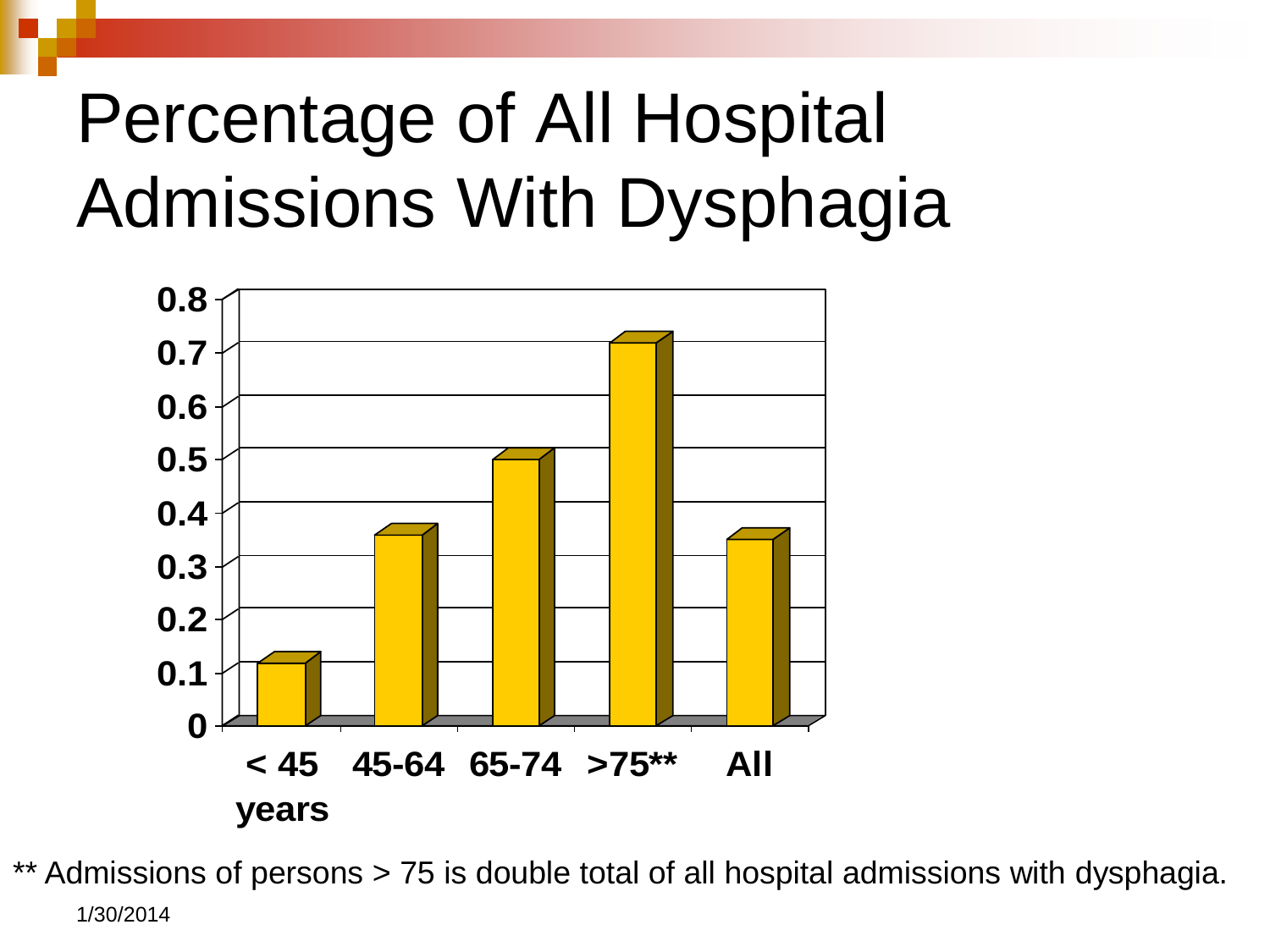## Summary: Aging and Dysphagia among the General Population

■ When compared with all hospitalized patients, those > 75 yrs had double the incidence of dysphagia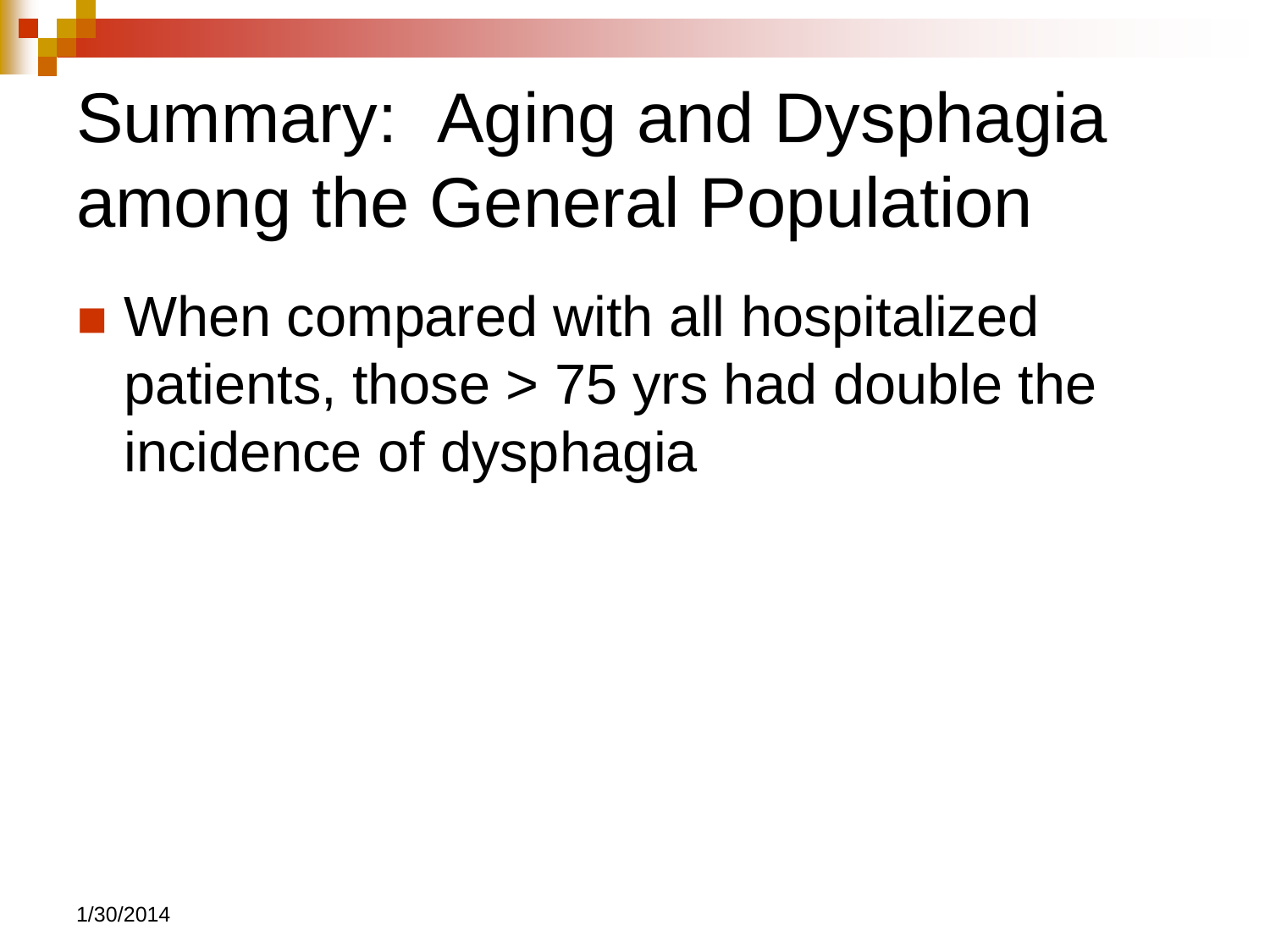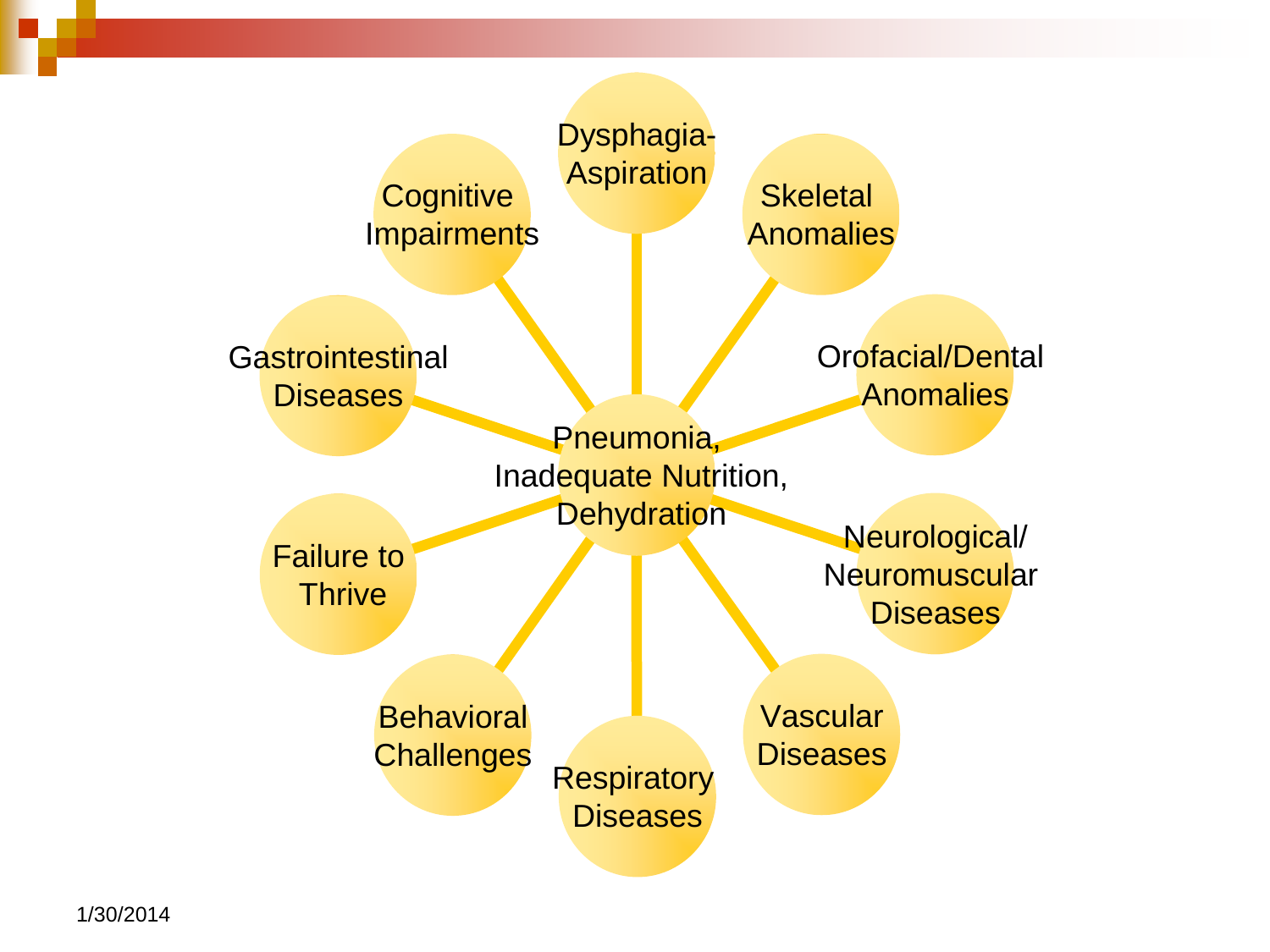# Individuals with IDD & General Population

- Share adult-onset diagnoses that effect swallowing in the general population, including:
	- □ Esophageal diseases, strokes/CVAs, Parkinson's disease, Alzheimer's disease, etc.
- Share side effects of long-term interventions required to treat coexisting disorders
	- $\square$  Medications
	- $\Box$  Medical procedures
	- $\Box$  Therapeutic procedures
- **Experience the typical effects of aging on eating** physiology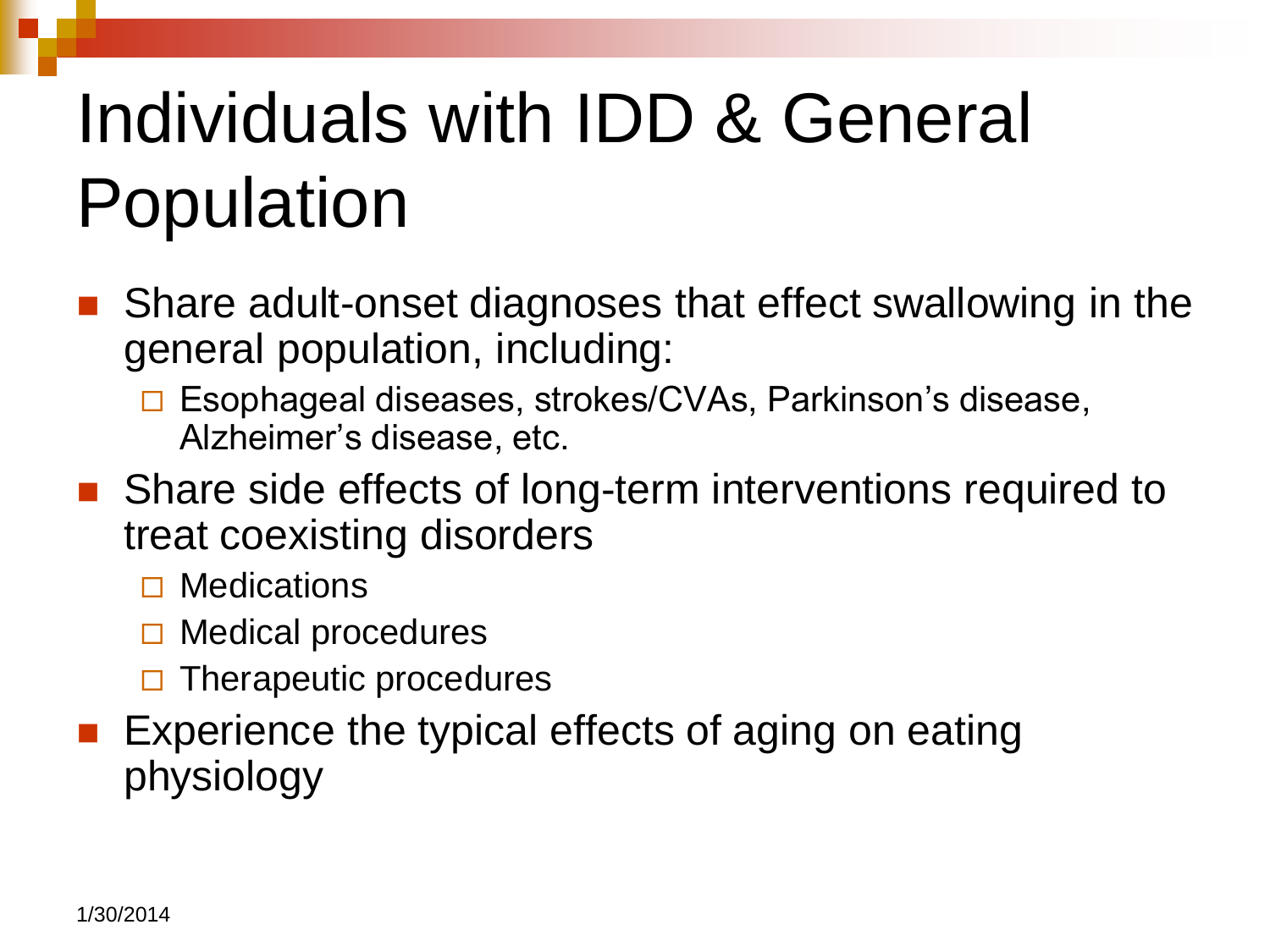# Individuals with IDD

### **Diagnoses vary widely by**  $\square$ etiology  $\square$  severity and multiplicity of involvements age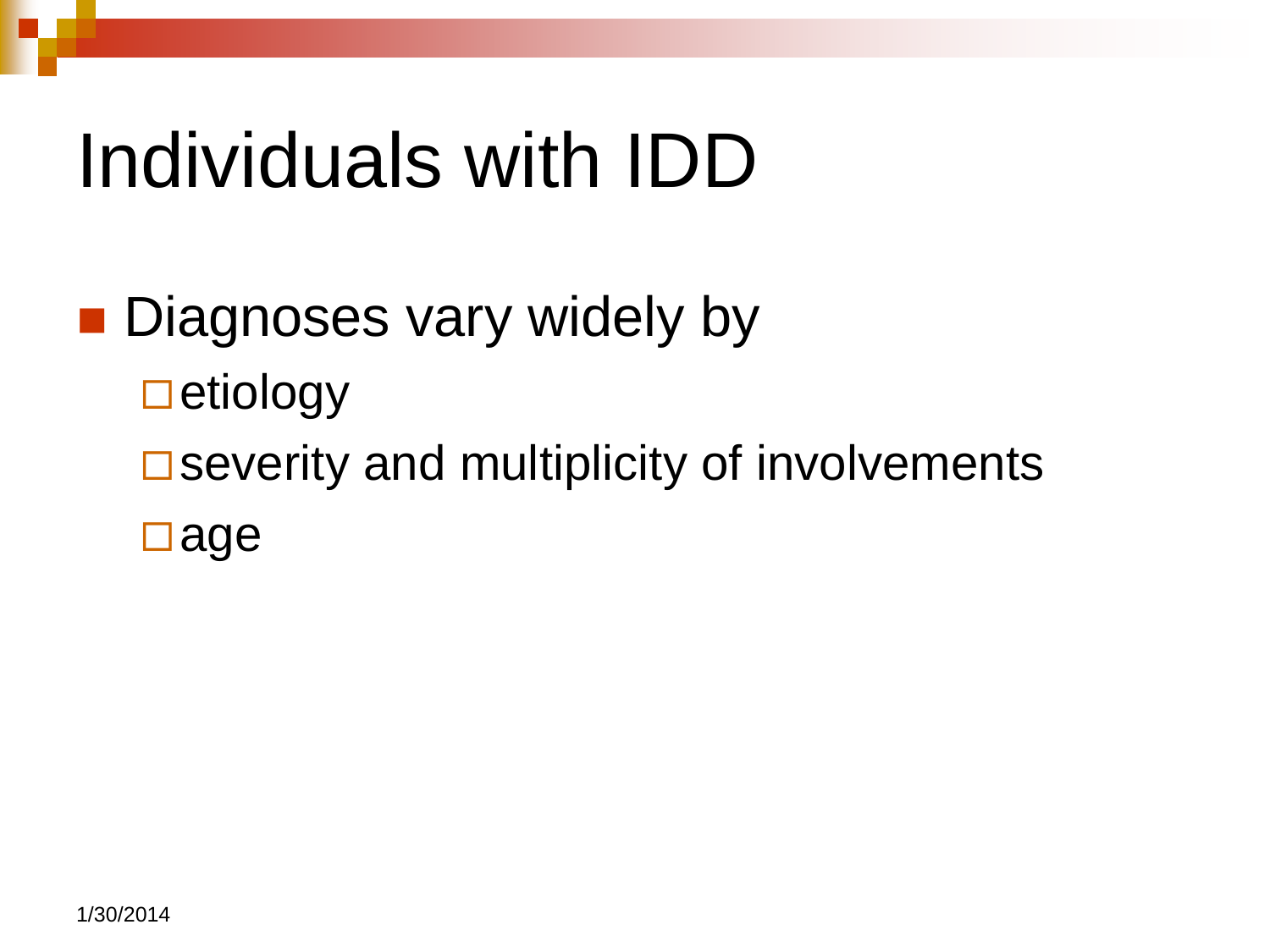# Individuals with IDD

#### **Unique issues**

- $\square$  Disabling condition is progressive, beginning at birth or before 22 yrs
- $\square$  Disabling conditions extends throughout life span
- **□ May never have had typical developmental** experiences
	- **E** eating/swallowing ability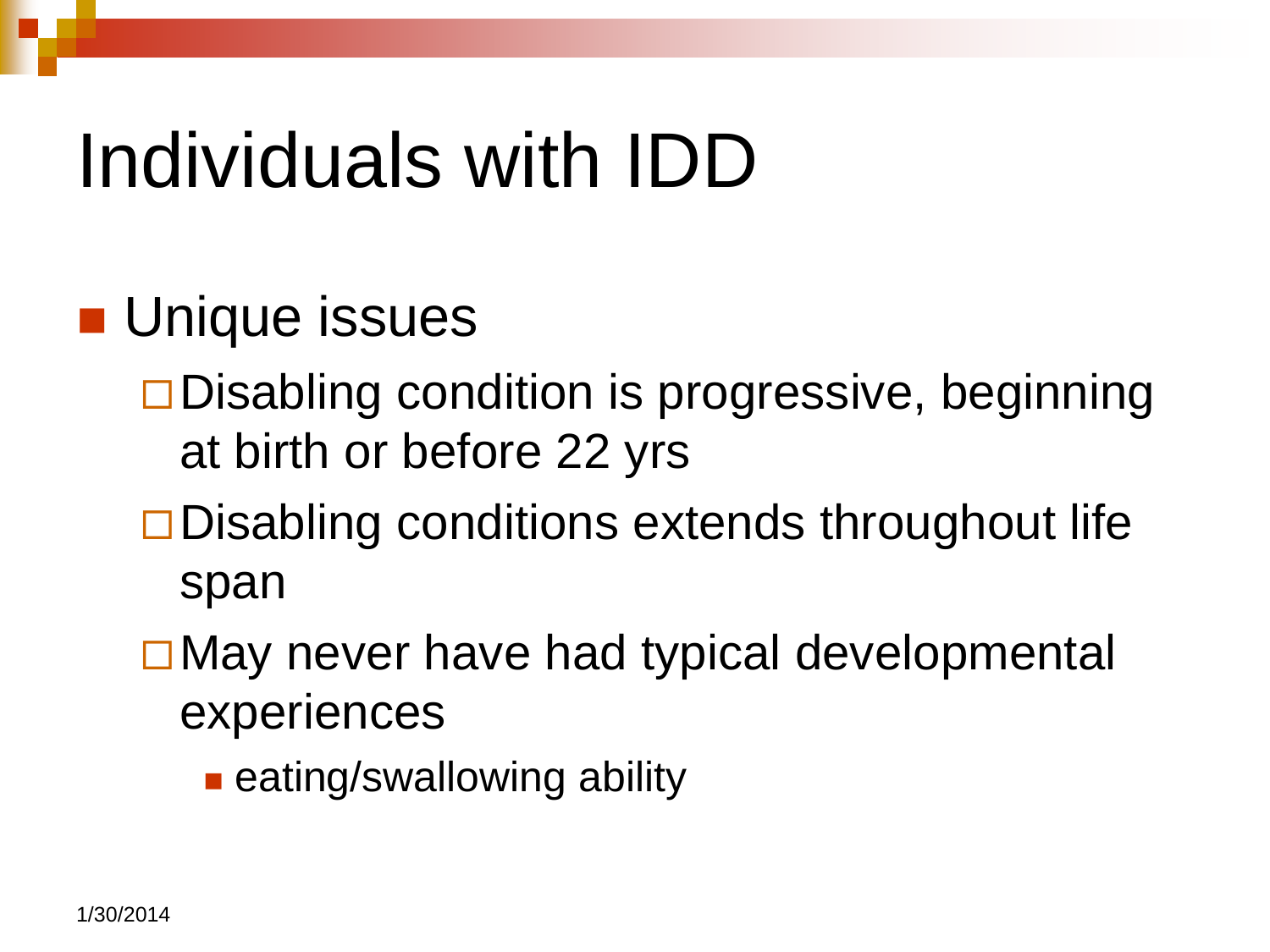# IDD and Dysphagia Data

- **Prevalence of dysphagia and feeding disorders** is higher in **IDD** than in the general population
- **n** Oral-pharyngeal dysphagia is progressive in nature
- **Study:** 
	- $\Box$  75 individuals with developmental disabilities
	- $\Box$  retrospective data review for diagnosis of dysphagia spanning15-years
	- $\square$  evidence of oral pharyngeal dysphagia increased from 35% (26) to 100% (35)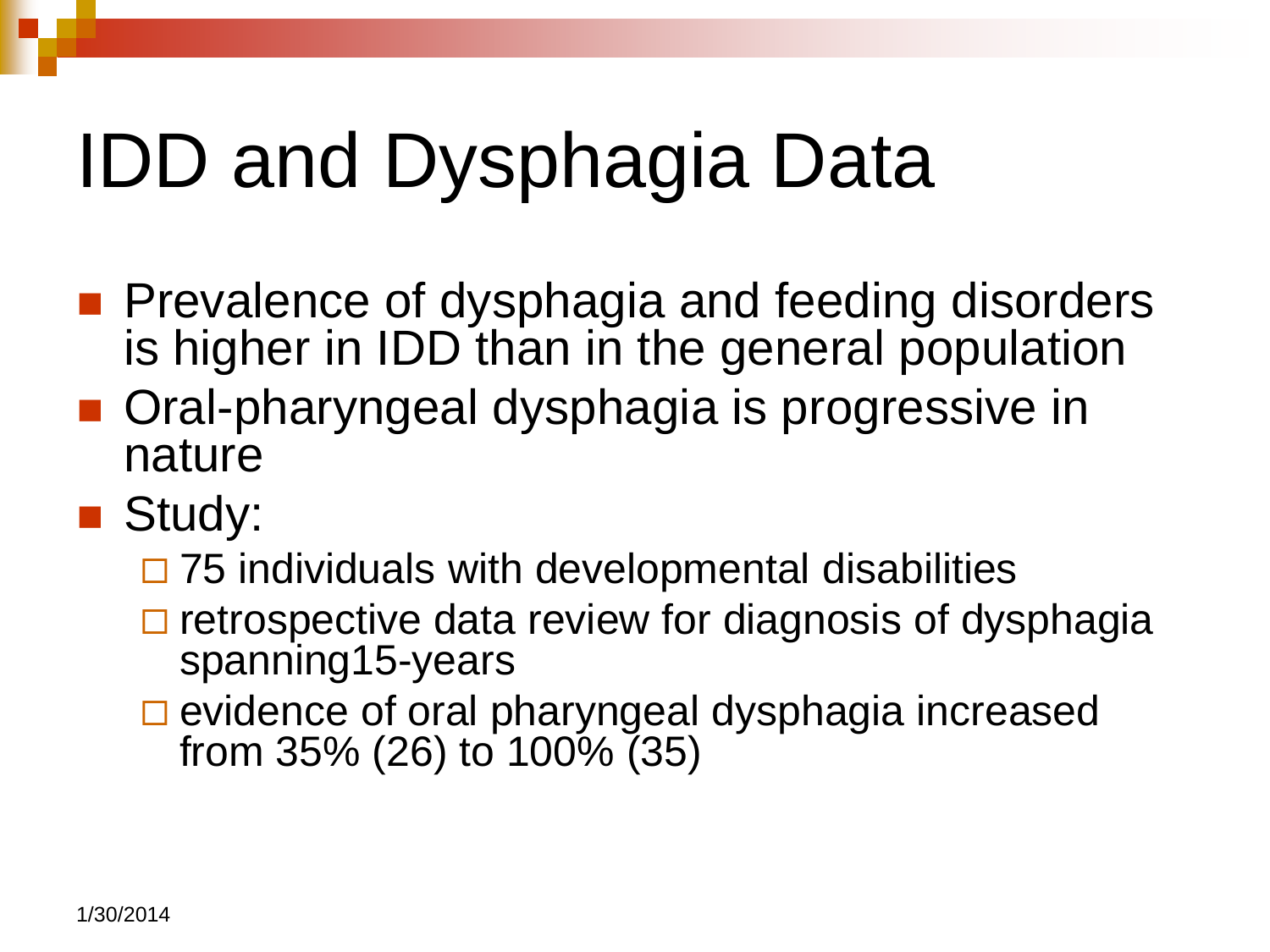# Aging General Pop vs IDD Re: Dysphagia

#### **Similarities**

- $\Box$  Many other health complications
- $\Box$  Pneumonia, inadequate nutrition, dehydration may result
- May significantly impact survival

#### **Differences**

- □ Aging General Population
	- Incidence: 15-50% > 60
	- Interventions may be required with acute illness
	- Have had normal eating experiences
- IDD
	- Incidence: increasing to 100% over life span
	- Interventions may be required intermittently throughout life span
	- Have never had normal eating experiences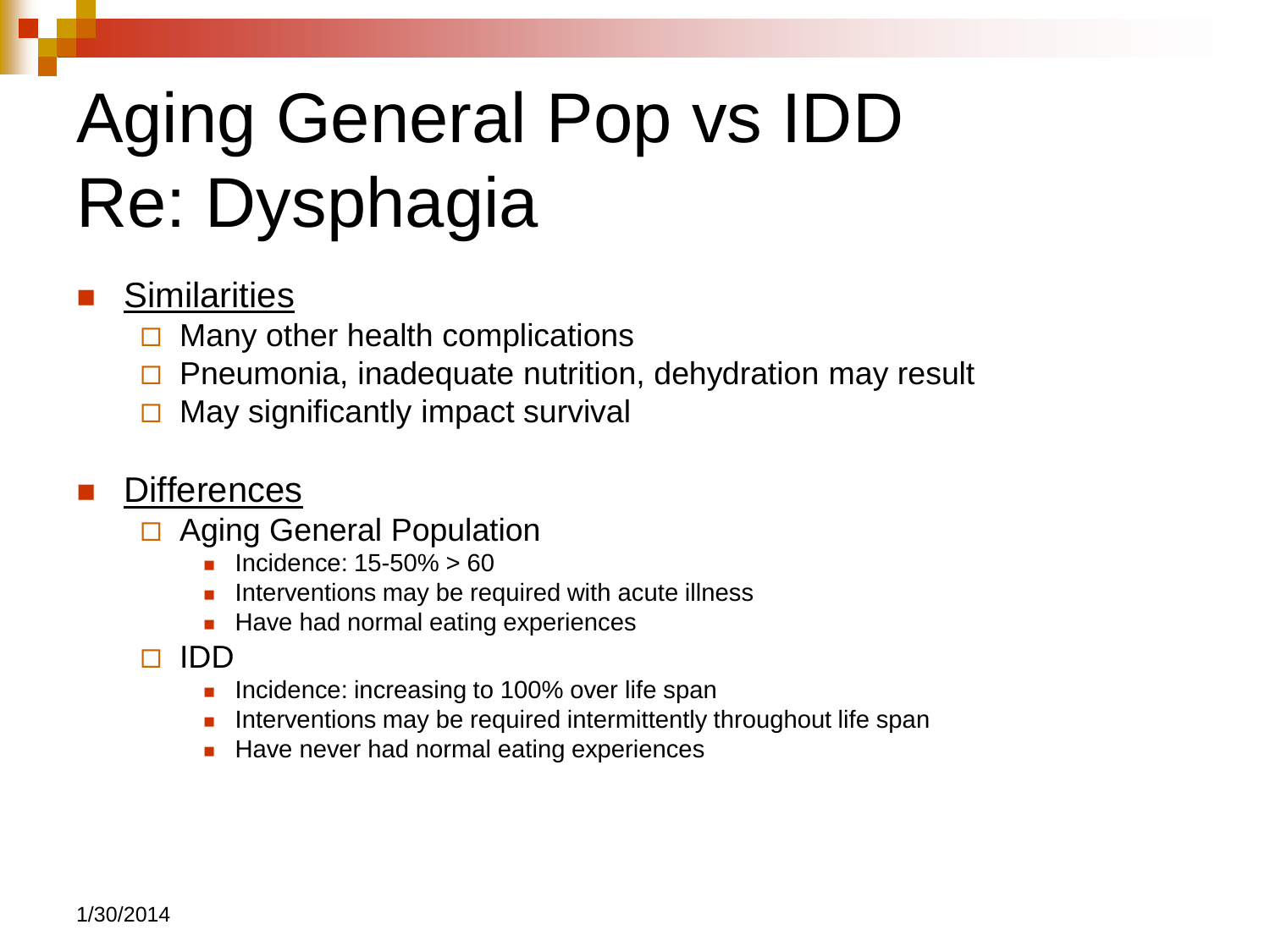- **Homeostasis & Homeostenosis**
- **E** Sensory Changes
- **Respiratory System Changes**
- **Brain & Nervous System Changes**
- Musculoskeletal System Changes
- **Digestive System Changes**
- Swallowing Changes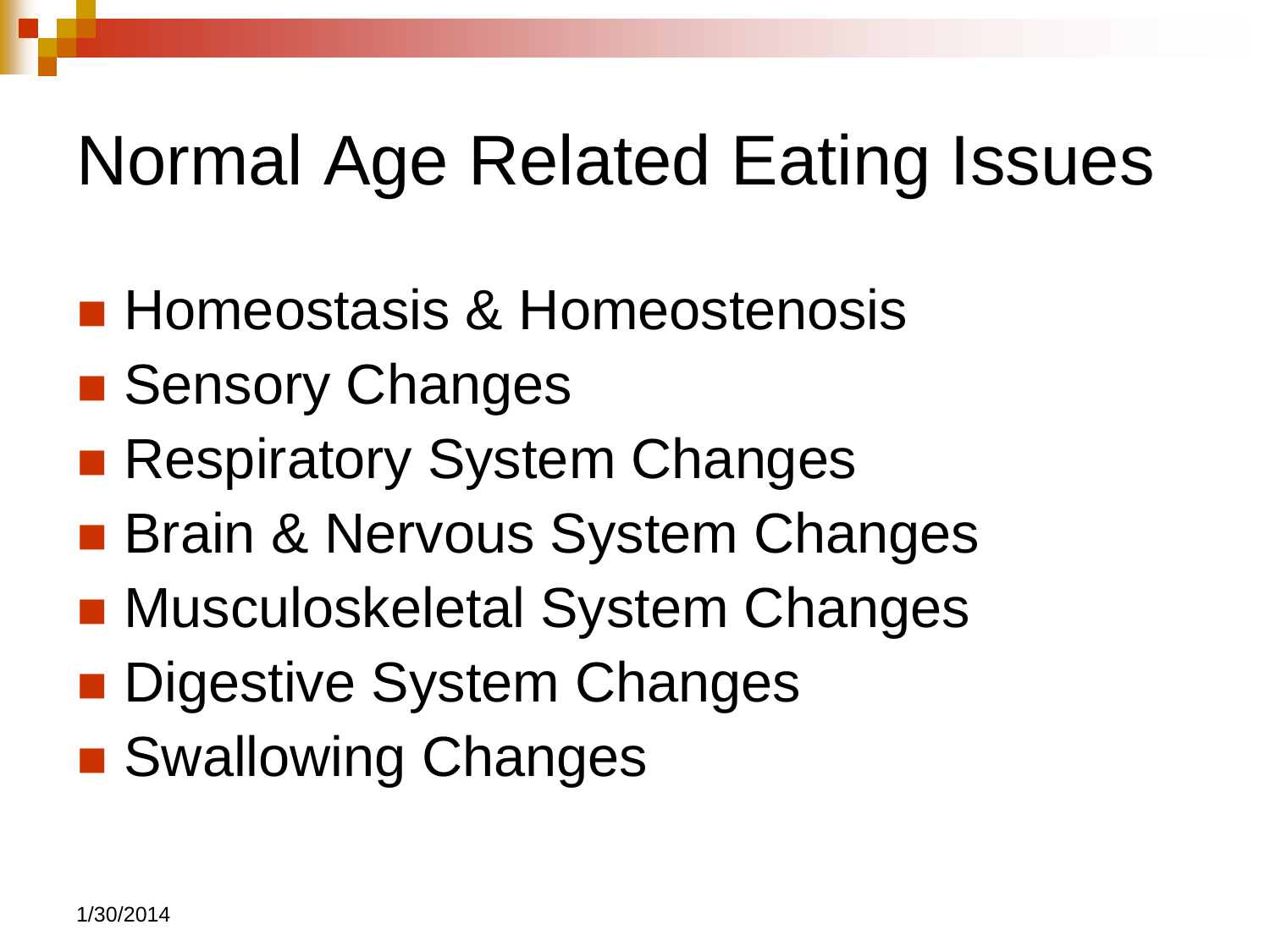#### **Homeostasis**

- **□ Means maintenance of a constant, stable condition of** organ systems
- $\Box$  When young/normally healthy/at baseline of well being
	- **Have reserves to support us during illnesses**
- **□ Examples:** 
	- **Temperature regulation- maintained**
	- Digestion- maintaining fluid/electrolyte balance to be hydrated
	- **Respiratory function- adequate using room air**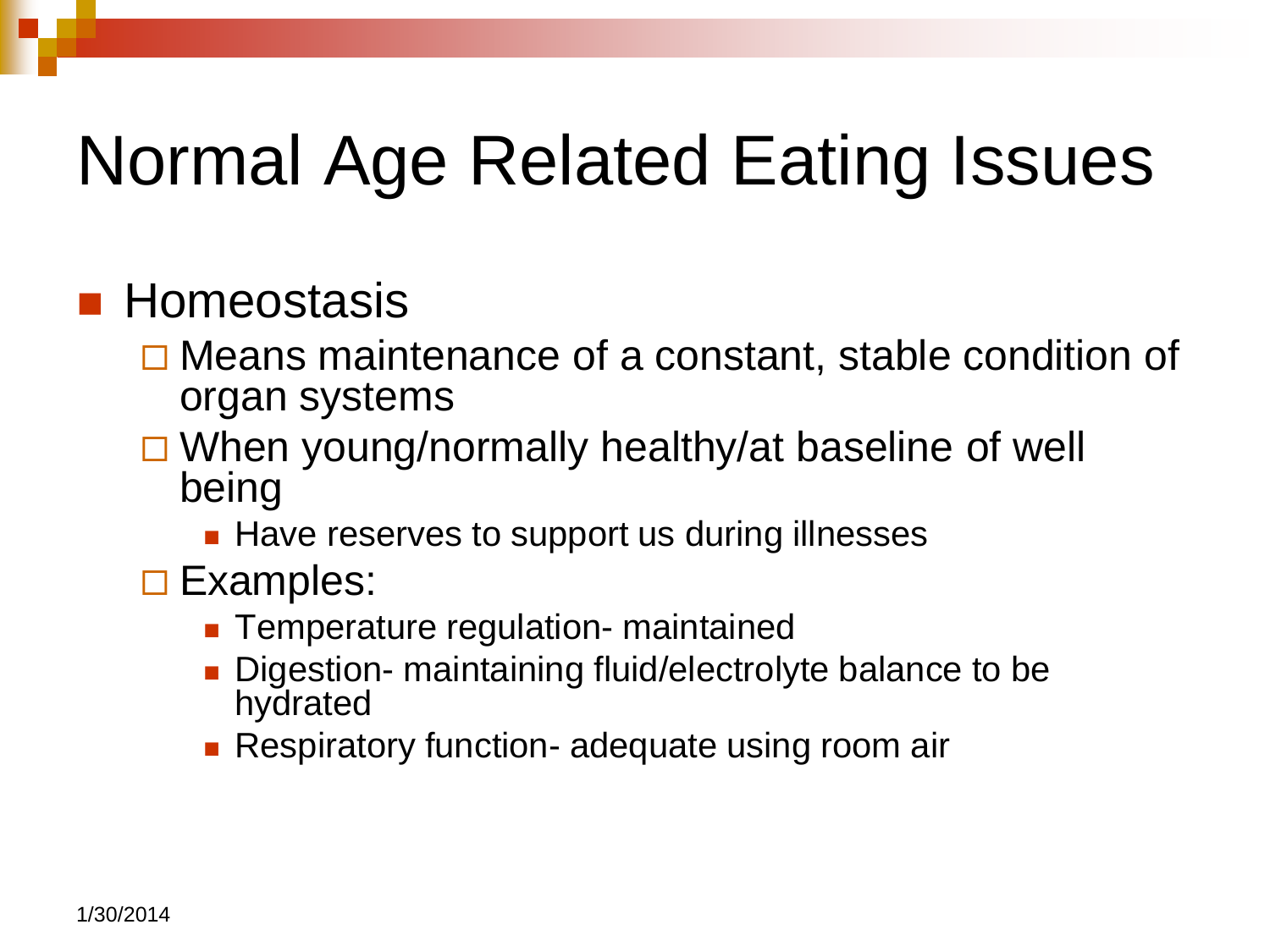- **Homeostenosis occurs with aging** 
	- **□ Means progressive lessening of homeostatic** reserve that occurs in *every* organ system
	- □ With aging, physiologic reserves are increasingly used to maintain **homeostasis**
		- **Fewer reserves for meeting illness or challenging** conditions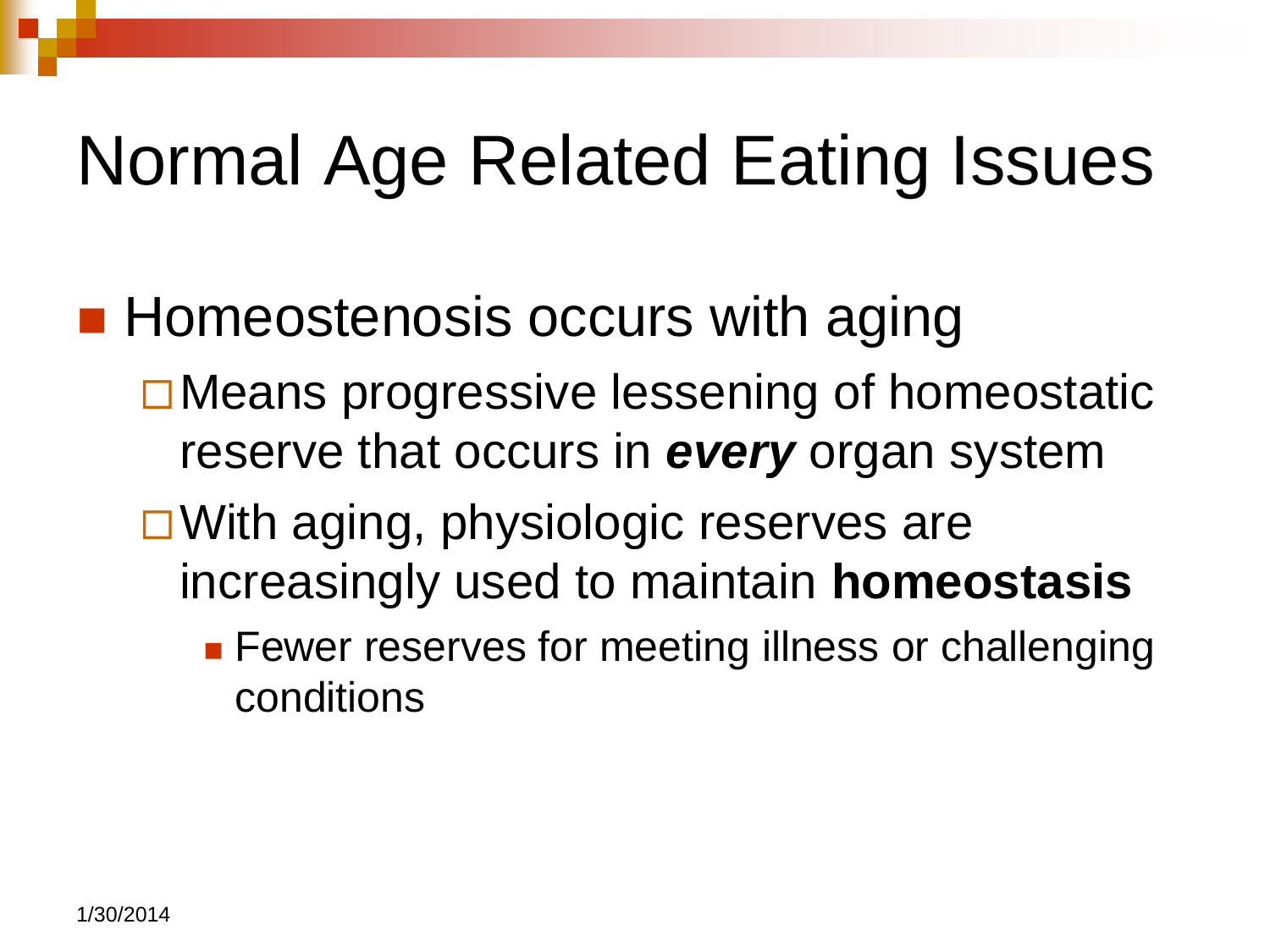#### **Homeostasis and Homeostenosis**

- $\Box$  Inverse relationship during aging, when needed most:
	- **Less homeostasis/stability of organs**
	- **Nore homeostenosis/loss of reserve**
- **□ Examples:** 
	- **Need good skin integrity when mobility is limited**  $\Box$  May result in skin breakdown
	- **Need intact respiratory function when challenged by** aspiration
		- $\Box$  May result in pneumonia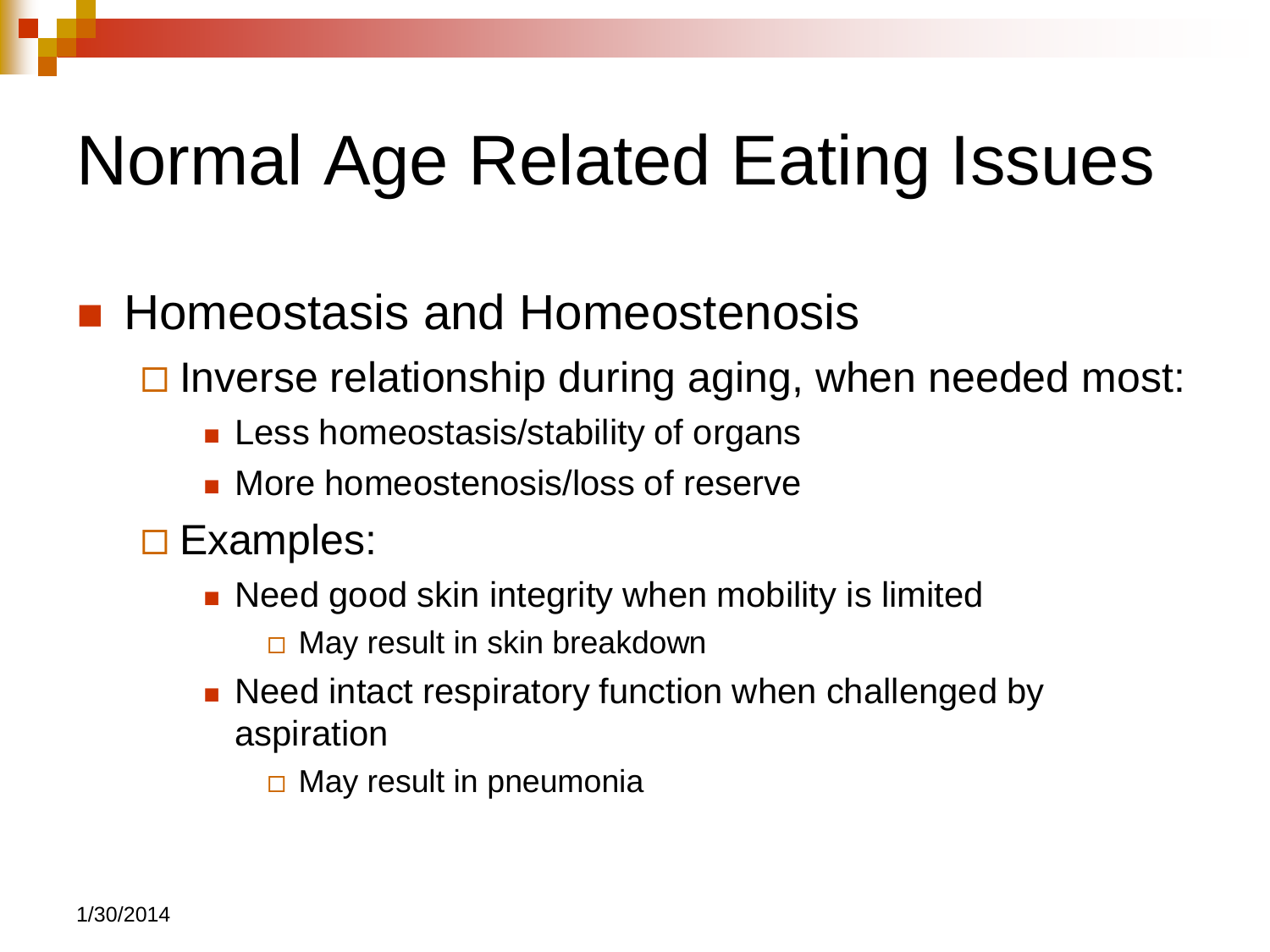■ Sensory Changes  $\square$  Diminished sight (presbyopia) Diminished taste sensation **Sweet taste remains intact** Diminished oral kinesthesia **Pocketing food bolus in cheek Increased oral residue**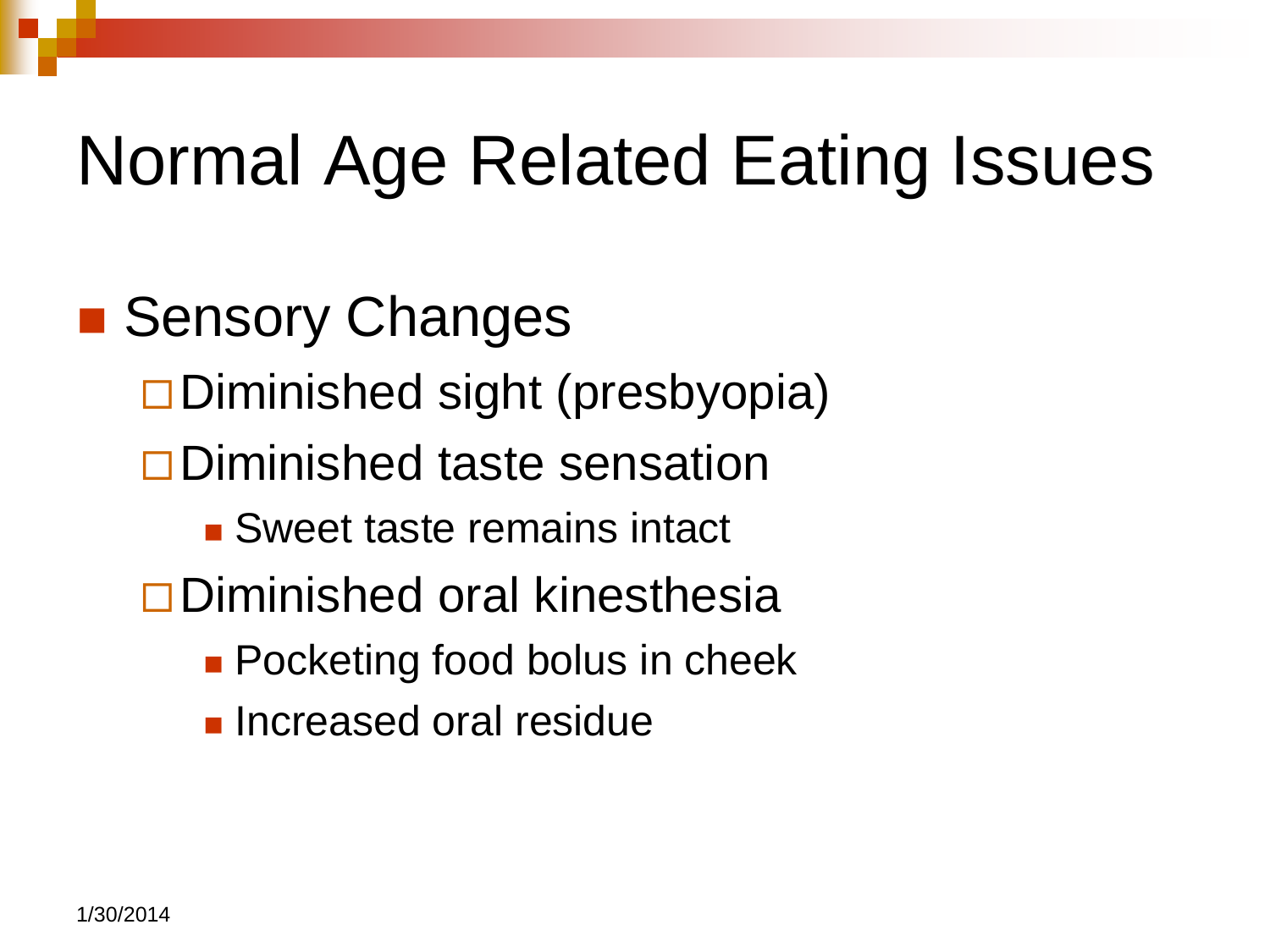- **Respiratory System Changes** 
	- $\square$  Diminished flexibility of the chest wall and lung elasticity
		- **Static air retention**
	- **□ Reduced respiratory muscle strength** 
		- **Increased effort for breathing**
	- $\Box$  Decreased curvature of the diaphragm
		- **Decreased inhalatory and expiratory forces**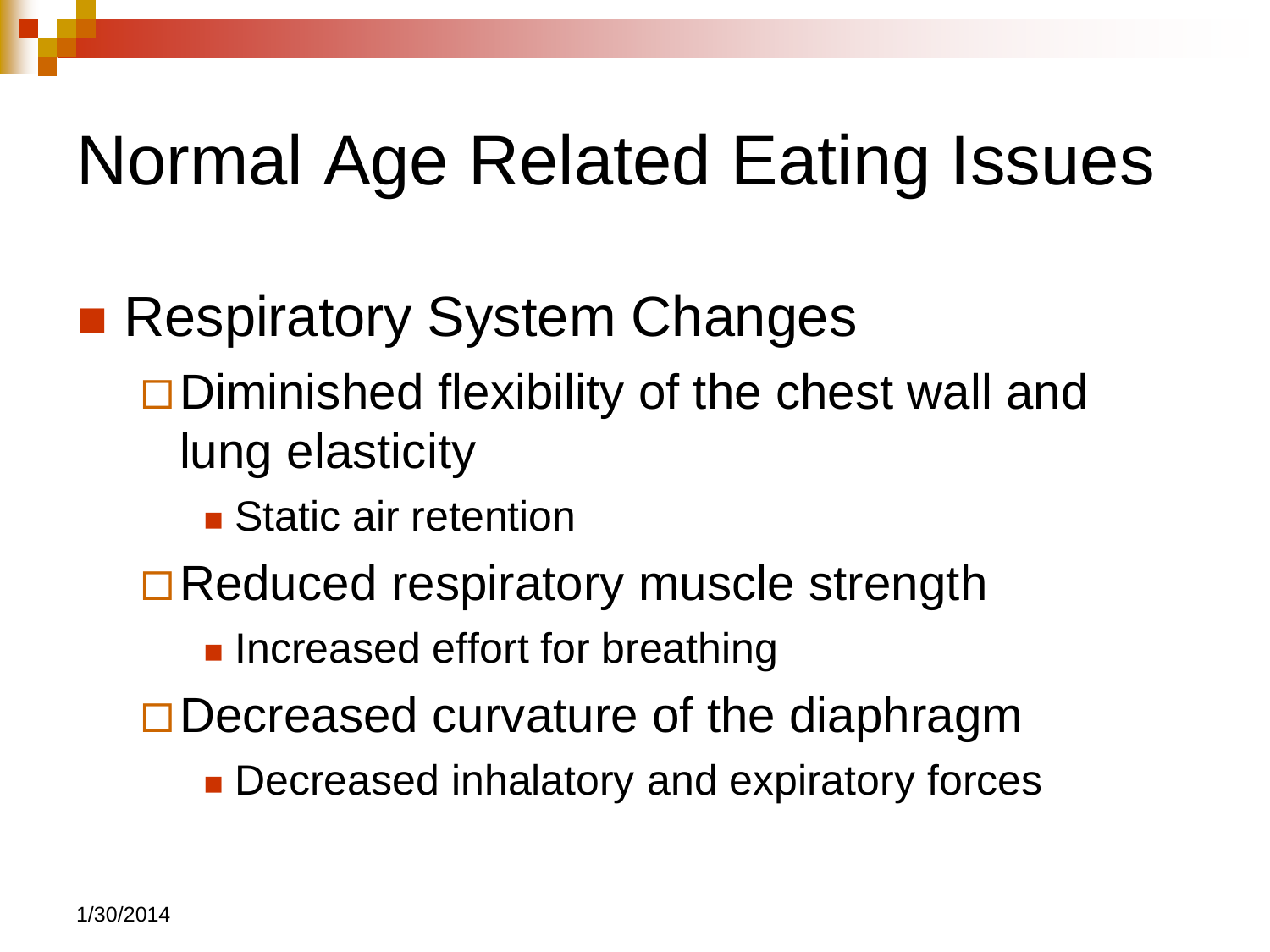- **Brain & Nervous System Changes** 
	- □ Fewer neurons (apoptosis)
	- **□ Synaptic changes (increases and decreases)**
	- □ Less neurotransmitter production (acetylcholine, dopamine)
	- **□Slowed neurotransmission of signals**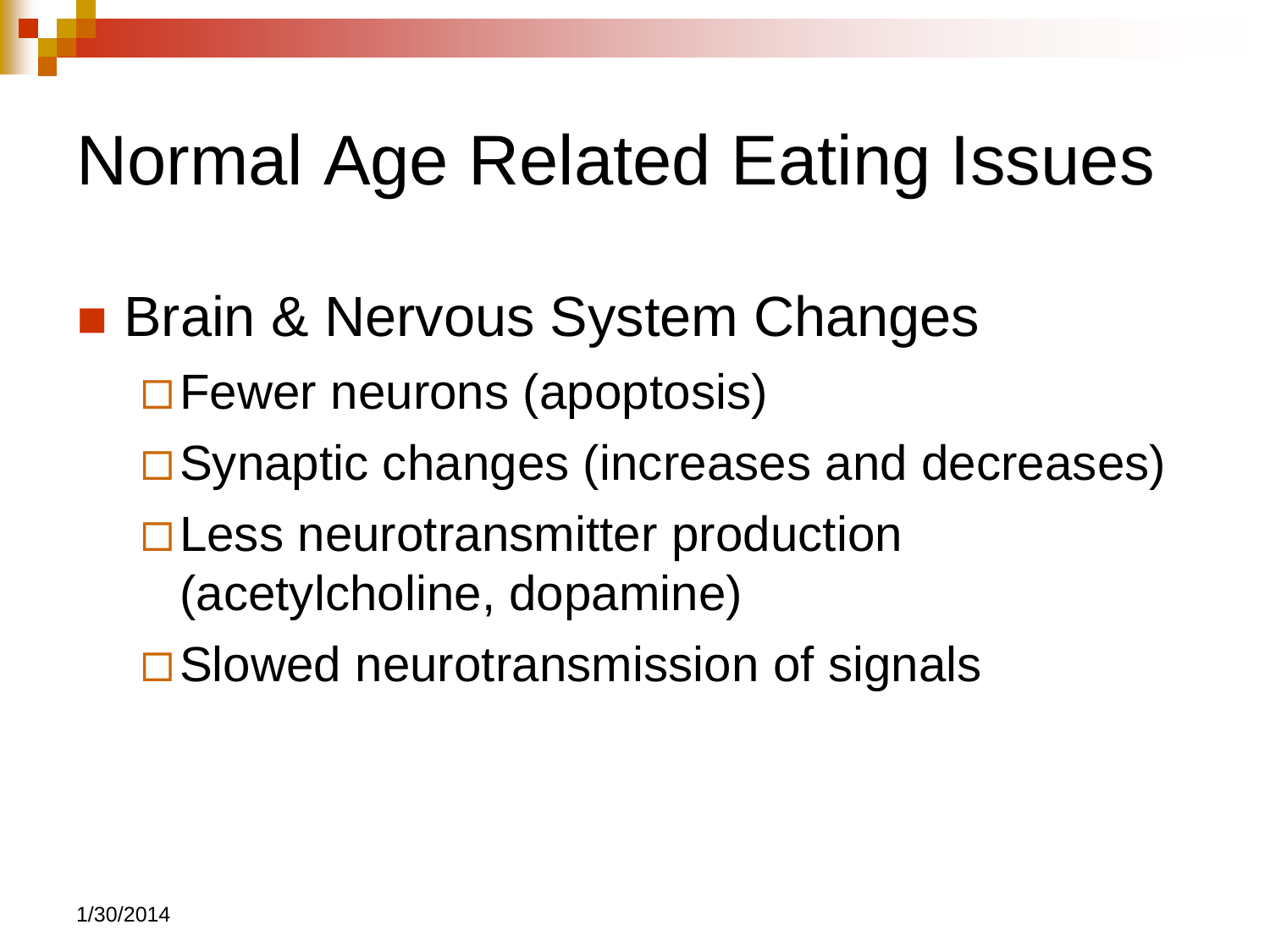#### **Brain & Nervous System Changes**

□ Functional changes:

- **Reduced/slowed motor response [not delayed!]**
- Sensory attenuation/loss of intensity [not delayed!]
- **Longer processing times [not impaired!]**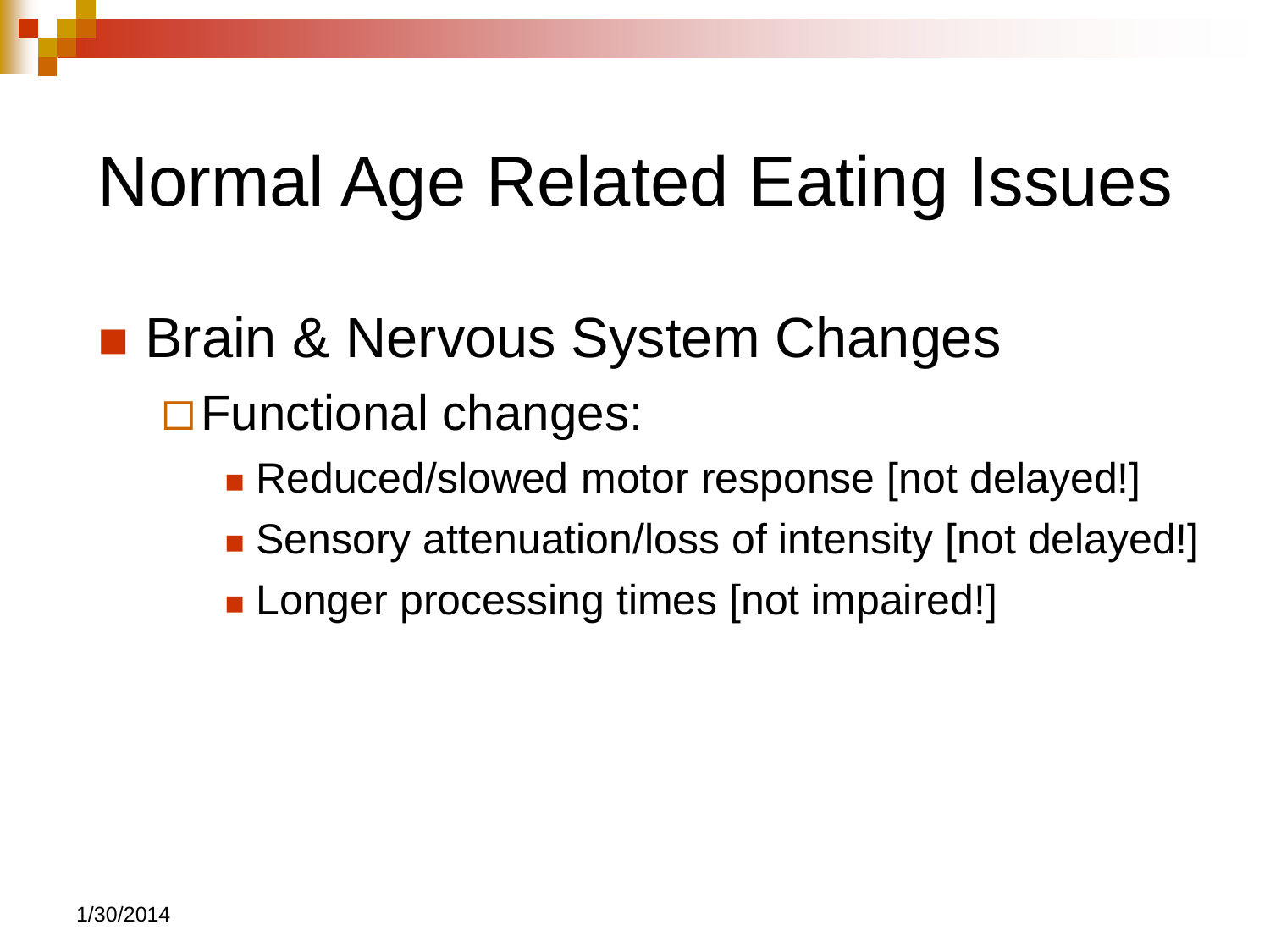#### Musculoskeletal System Changes

- $\Box$  Reduced muscle mass and strength
	- Sarcopenia/reduce in mm mass and function
		- $\Box$  UES opening reduced
		- □ Lessened vocal cord bulk for closure
		- $\Box$  Tongue mm atrophy
			- **Causes reduced lingual propulsion, bolus transit**
- $\Box$  Sagging of the larynx (laryngoptosis)
- $\Box$  Postural changes
	- **Reduction in height**
	- **Spinal changes**
- $\Box$  Bones become thinner and weaker (osteoporosis)
	- **Jaw changes increase loss of teeth**
- $\Box$  Hardening of flexible cartilages and age related ossification of laryngeal cartilages-less flexible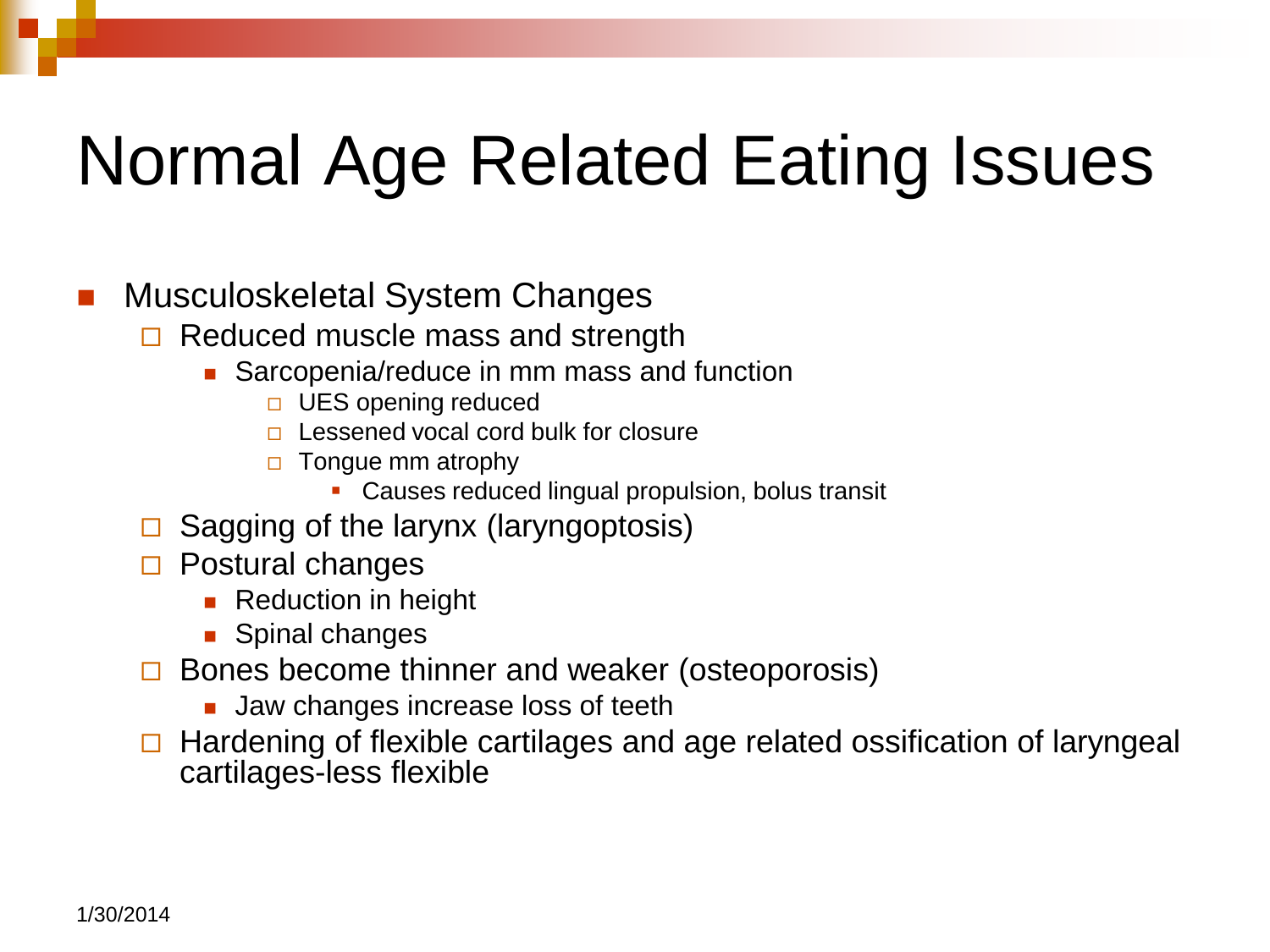#### Digestive System Changes

- Diminished esophageal motility
- □ Reduced UES opening
- **□ Gastroesophageal reflex** 
	- 35% heartburn, regurgitation, chest pain, dysphagia
	- **Incompetence of gastroesophageal (GE) junction**
- $\Box$  Decreased gastric emptying
- $\Box$  Colonic problems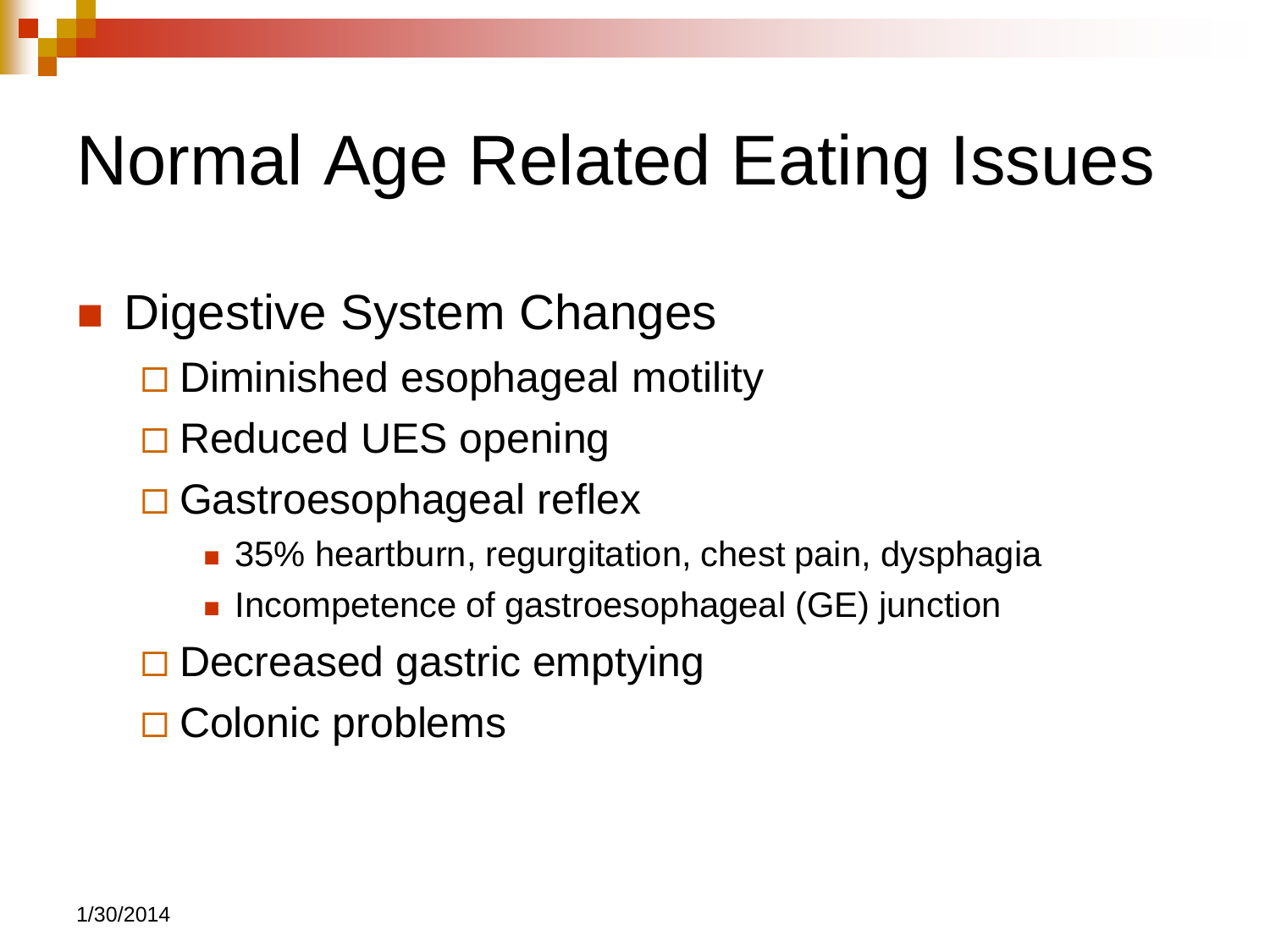#### Swallowing Changes

- $\Box$  Diminished sensory function
	- $\Box$  Oral  $\rightarrow$  pharyngeal coordination
	- Reduced cricopharyngeal compliance
	- **Reduced cough reflex**
- $\Box$  Diminished propulsive forces
	- Reduced lingual strength and thickness
	- **Increased oral and pharyngeal transit times**
- $\Box$  Increased residue at oral and pharyngeal stages
- $\Box$  Later onset of pharyngeal activity
	- **Airway closure timing of swallow response is delayed, but not** beyond the norm of 1 second

Increased airway penetration, but not beyond the vocal cords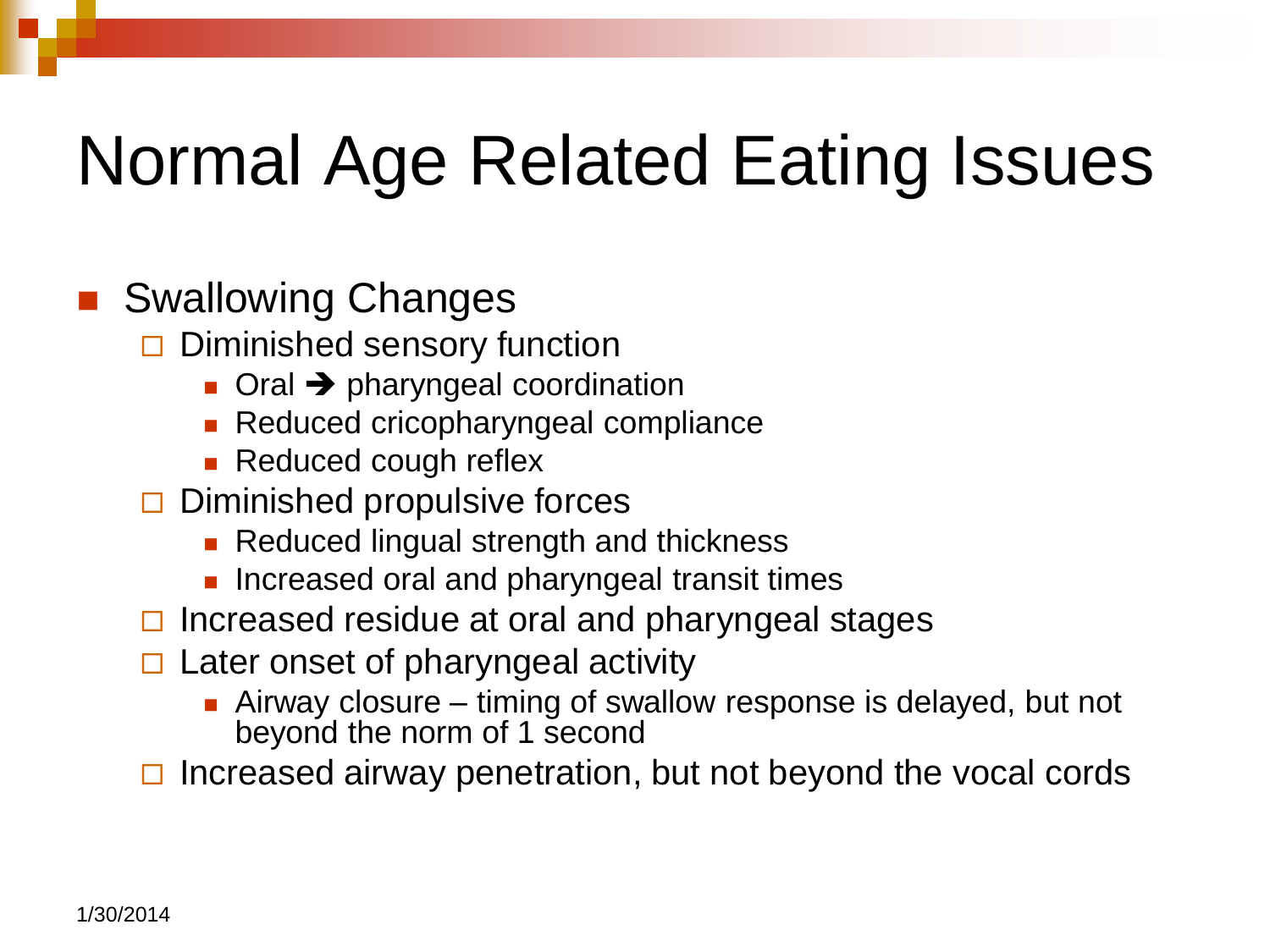- What do these changes mean?
	- **□ All system changes may increasingly effect** eating and drinking with the aging process.
	- $\square$  Disease is a greater challenge to nutrition and hydration with age.
	- $\square$  Less reserve is available as we age.
	- $\Box$  "Normal" is different for an aging population.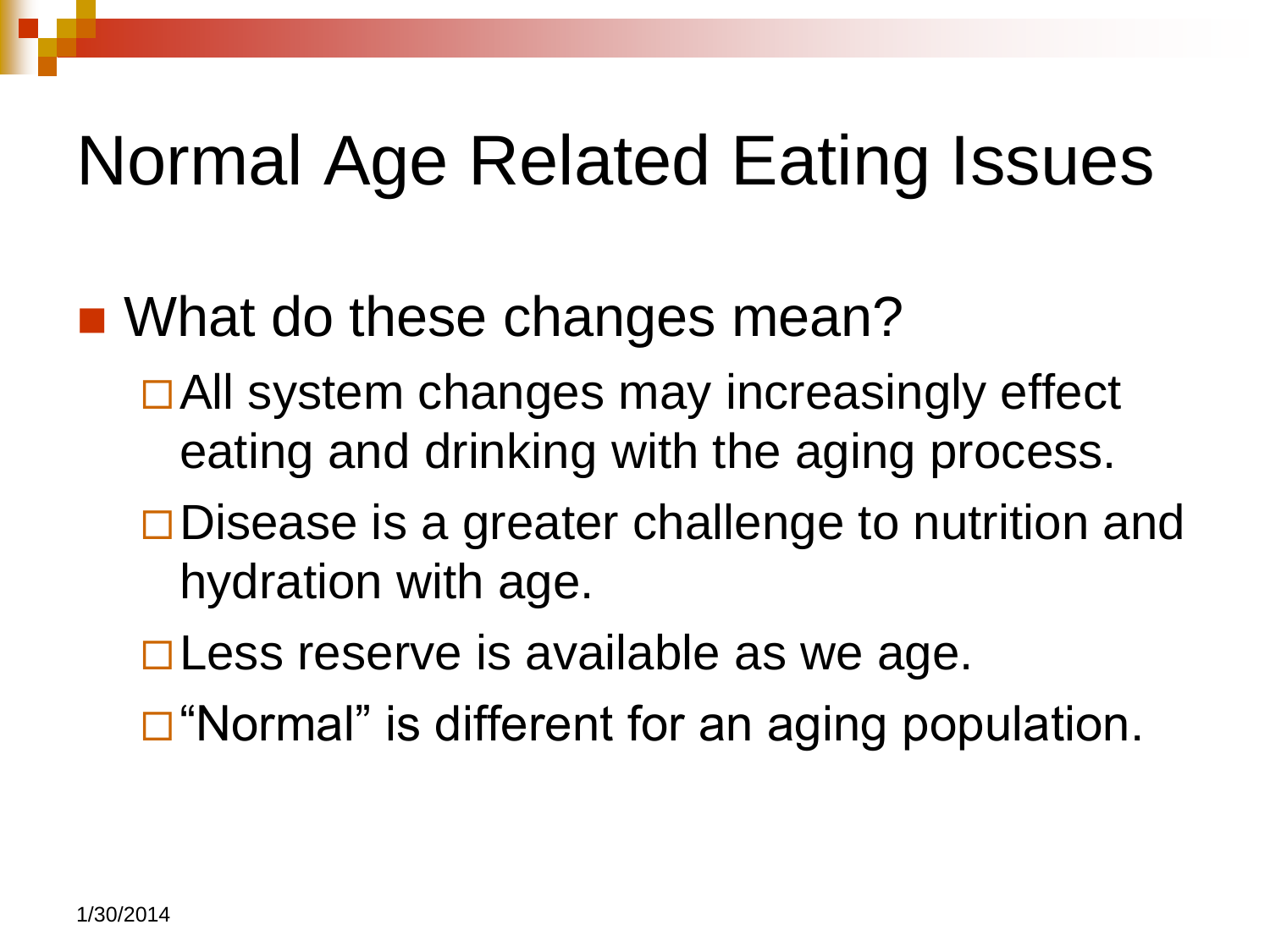## Aspiration is Never:

# Normal **>Due to normal aging**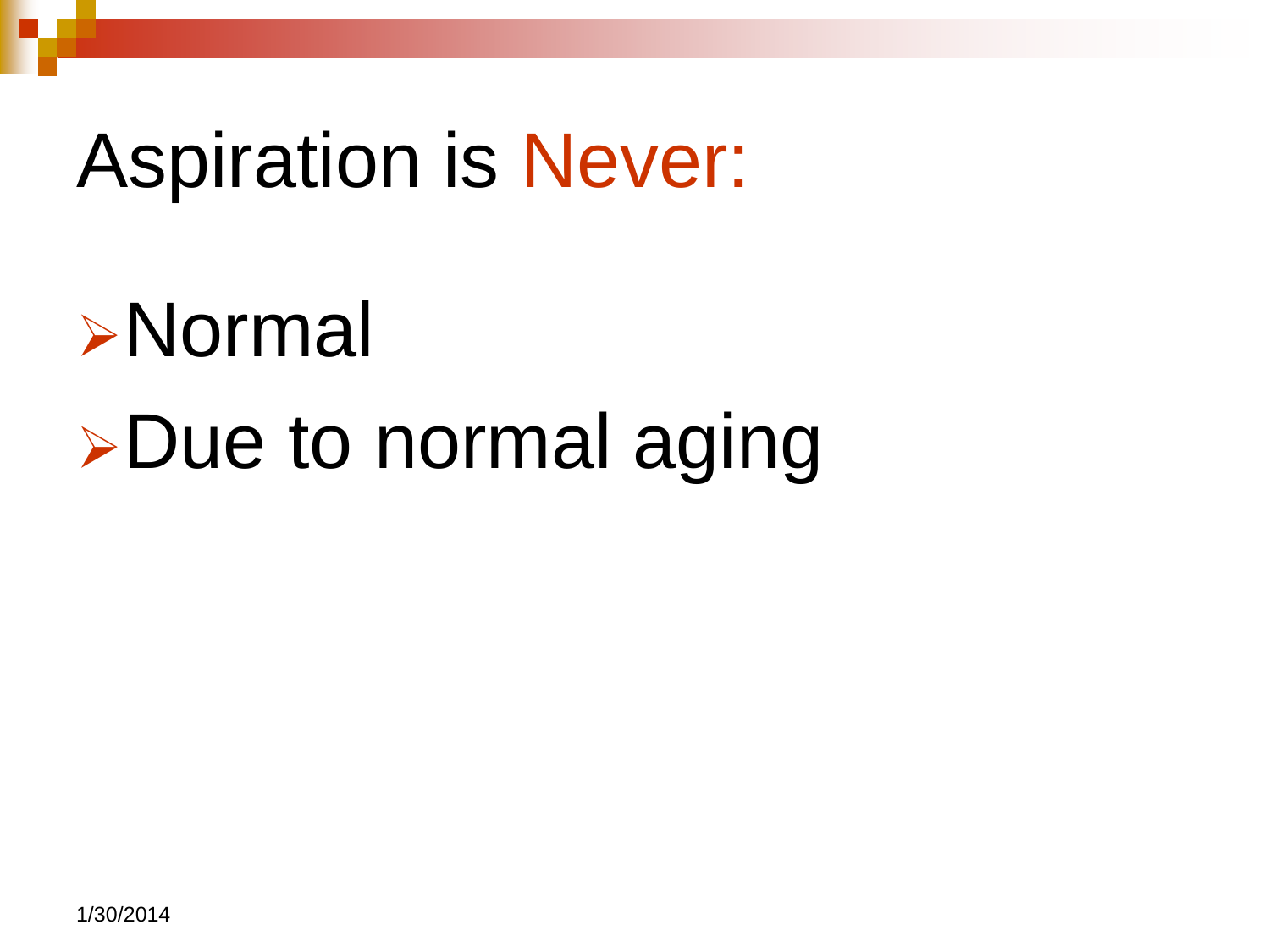- **Environmental**
- Sensory
- **Dietary/Nutritional**
- Oral-Motor and Swallowing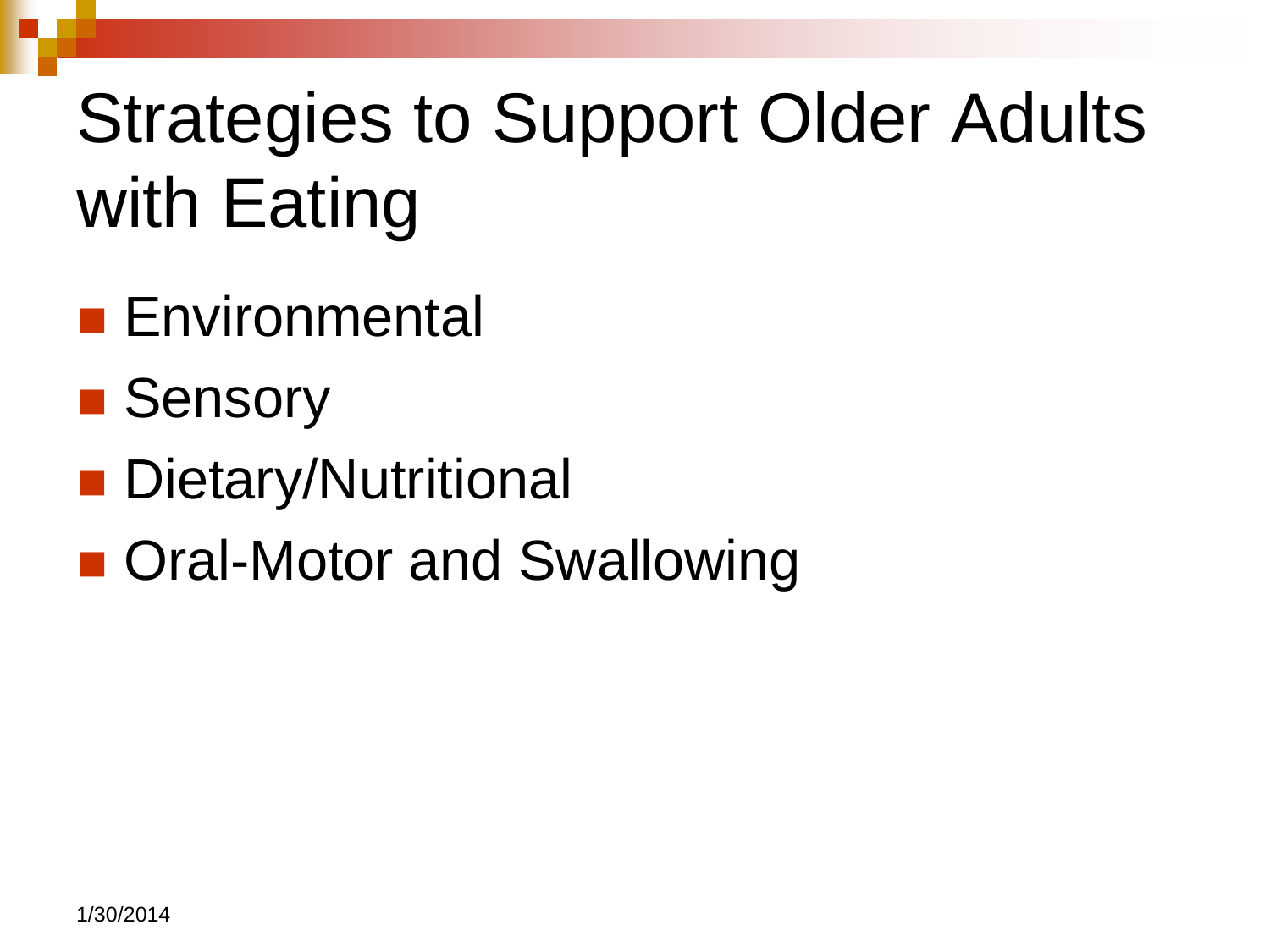#### **Environmental**

Establish mealtime routines to **↑** predictability

- **Place individual in situation that triggers the right pattern; no** surprises
	- □ Same time, room, prep, music, seating arrangement, etc.
- $\Box$  Encourage participation in meal-related activities
	- Give roles: set/clear table, say grace, prep, activities for success and to practice motor activities, interact with others, plan menu/shop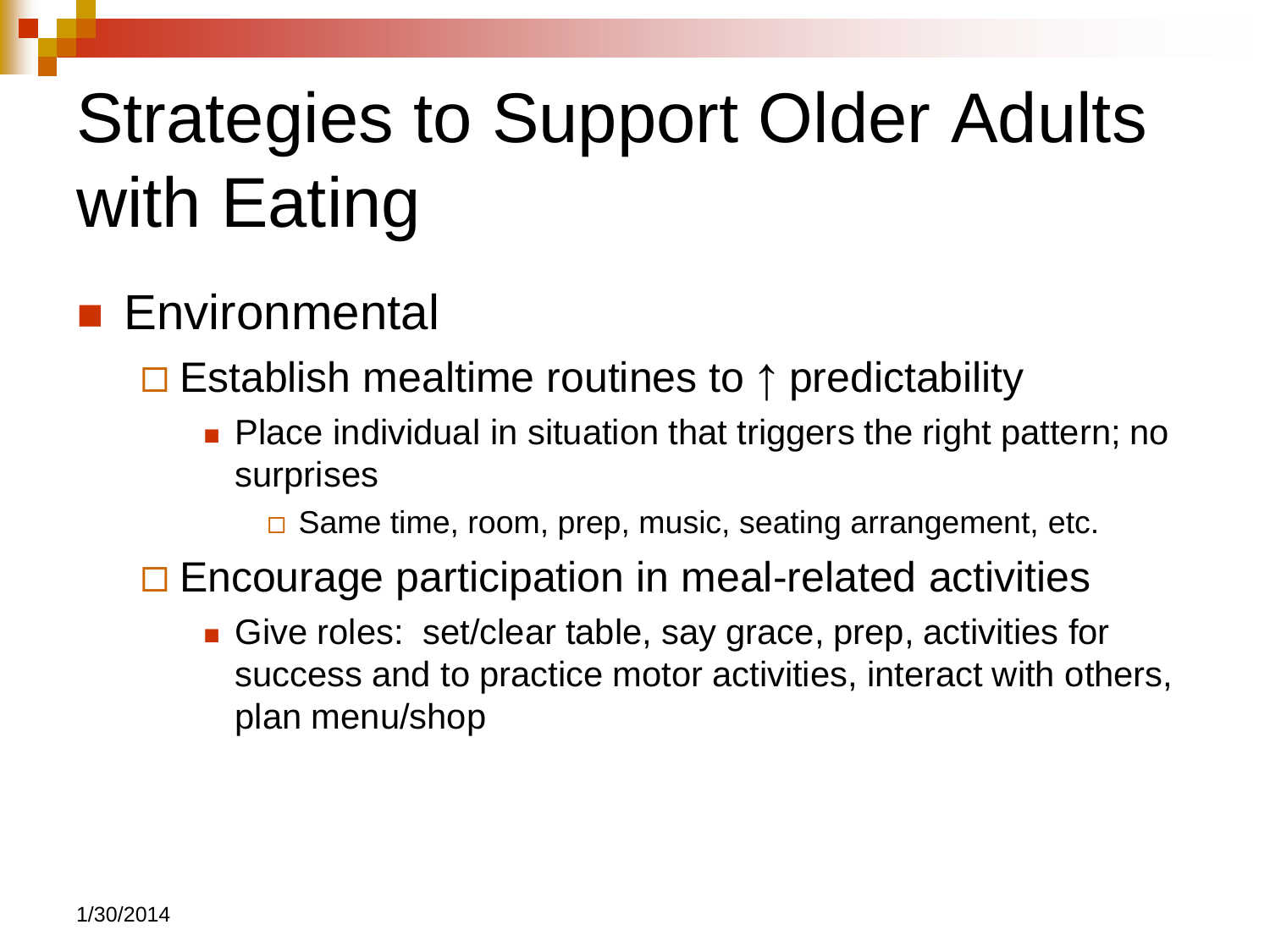#### ■ Sensory

**□ Reduce distracting unrelated stimulation** 

- Staff interactions, TV, vacuum cleaner, phone calls, scented sprays
- □ Personalize spaces and materials
	- **Photo placemats, flowers, chair pillow**
- □ Create olfactory cues
	- **Bake in the oven or on the stove top**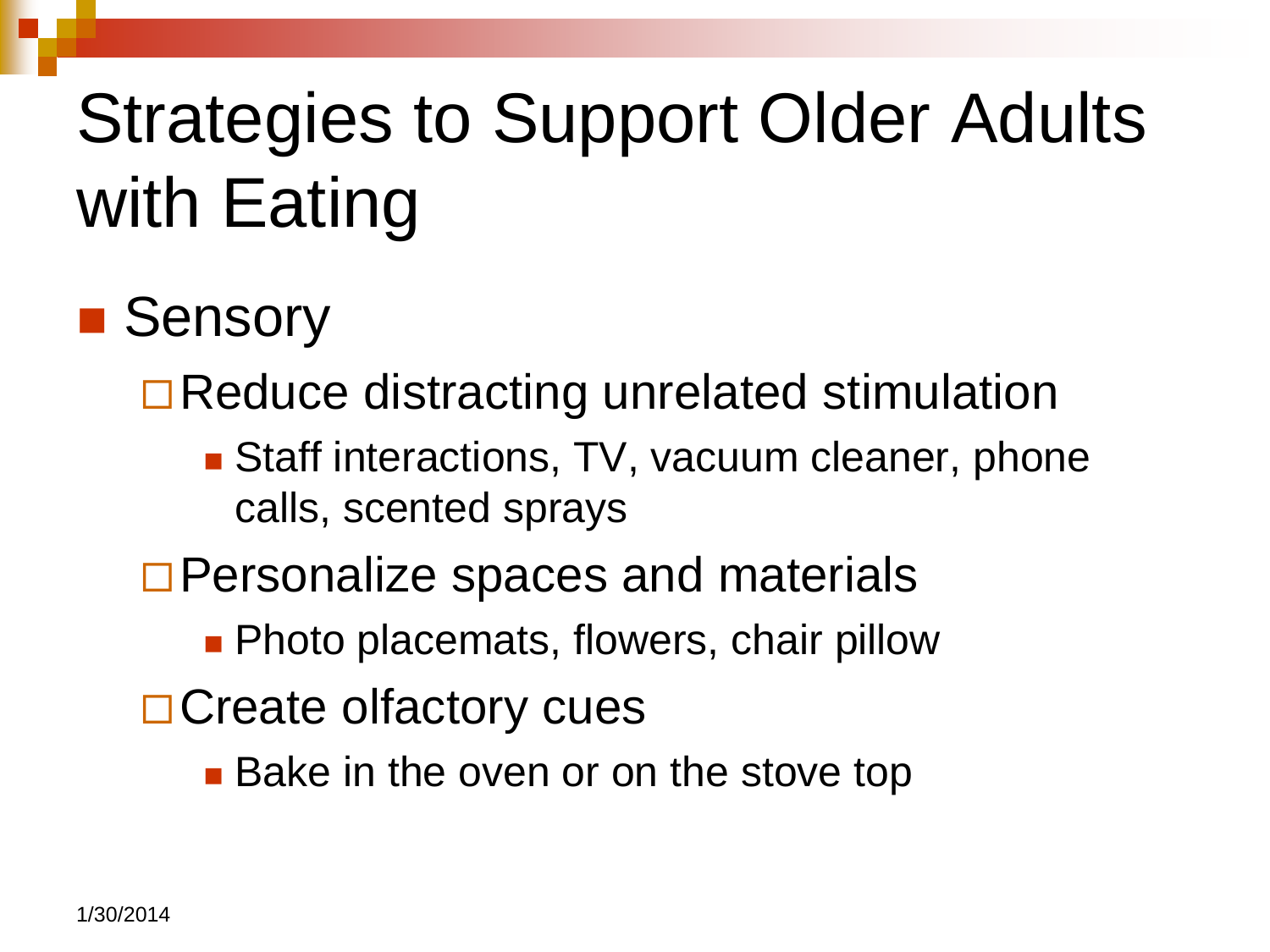#### ■ Sensory

- $\Box$  Provide appropriate uniform lighting and reduce glare
	- **Person at 60 yrs needs 2-3x more light than a 20 yr old**
- $\Box$  Use colors and textures to provide information
	- **Increase contrast to help see better**
	- Older person requires 3x as much contrast as younger person
		- $\Box$  Light floor, dark table, light plate
		- □ Contrasting colored edge on surfaces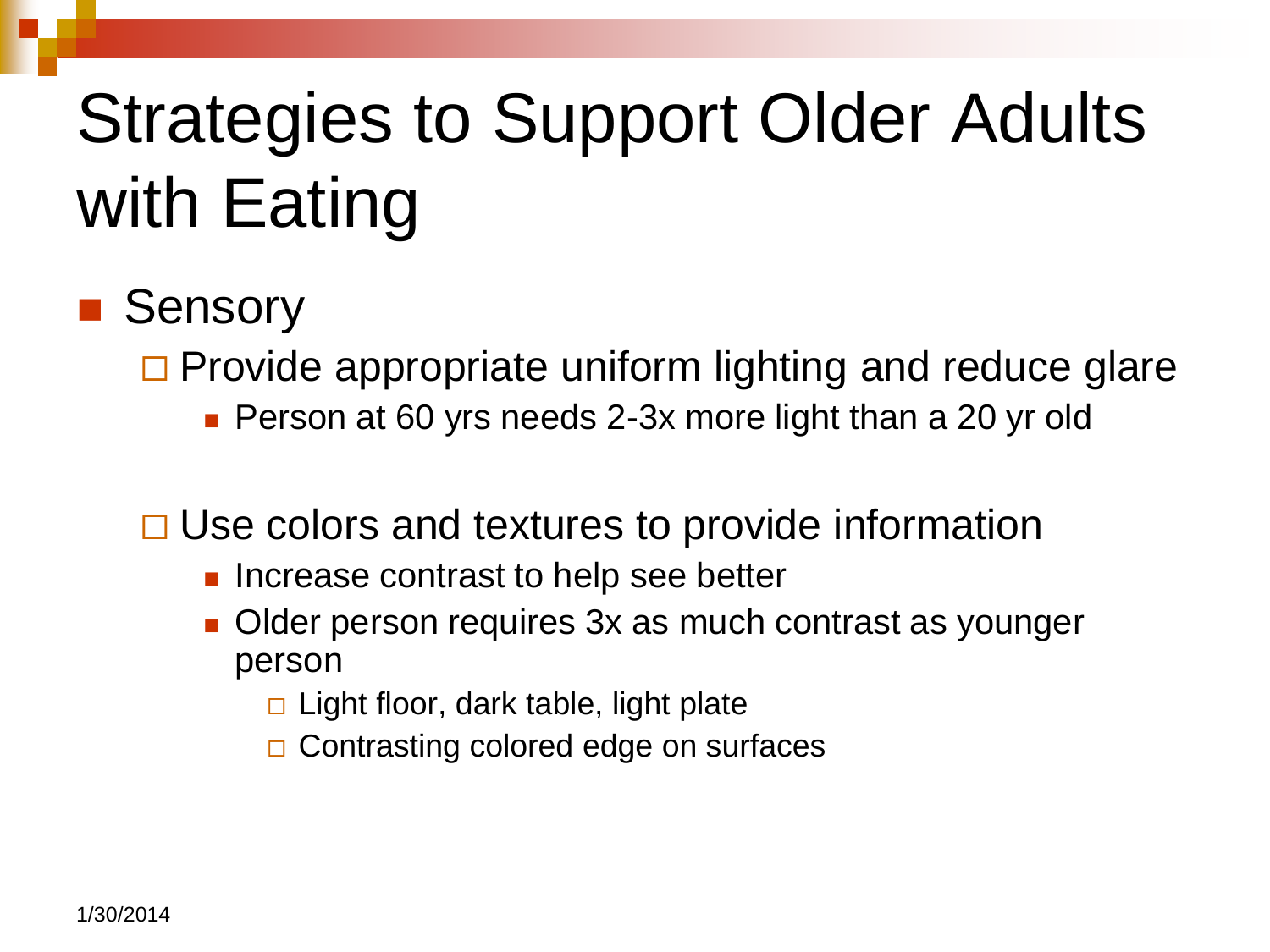#### Dietary/Nutritional

□ Calories, protein, fluids needs

- **Overall caloric needs decrease, but other nutrient needs** increase
- Must look at dietary intake and changes in metabolism
- Well balanced diet with nutrient dense foods is ideal, but
	- $\Box$  vitamin and mineral supplementation is often required to meet nutritional needs

#### $\Box$  Prevent malnutrition and dehydration

- **Estimated 35% of home-based older adults experience** malnutrition
- $\blacksquare$  Malnutrition  $\rightarrow$  cognitive changes  $\rightarrow$  further malnutrition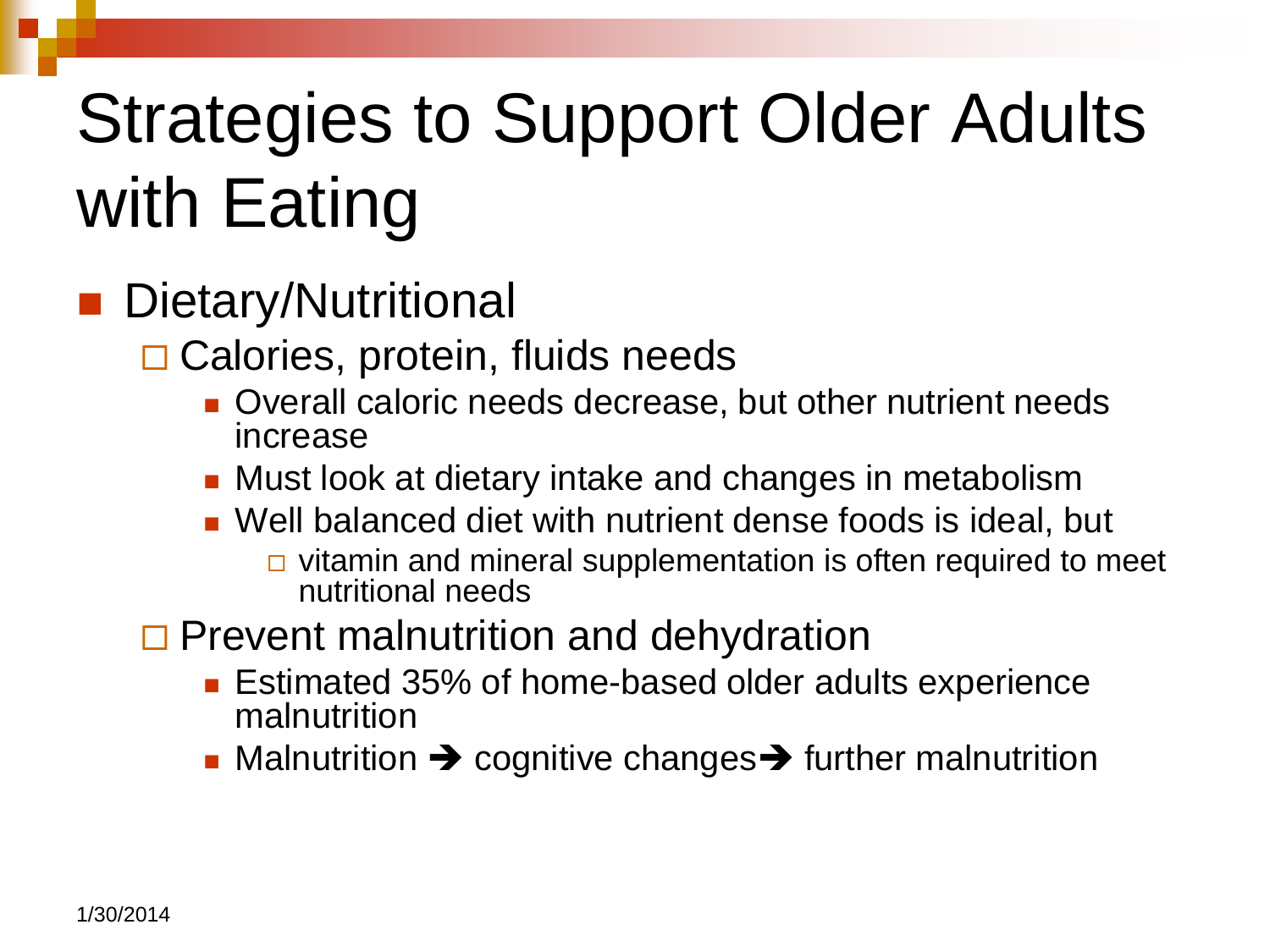#### Dietary/Nutritional

□ Protein Needs and Supplementation

- **As energy requirements decrease, protein density of the diet** should increase
- **Protein supplementation can reduce injury and improve** functional status of older adults
- □ Seek professional help from PCP, dentist, registered dietician (RD), SLP
	- **Change in eating patterns-unexplained or accompanying new** dx or medications
	- **Neight change**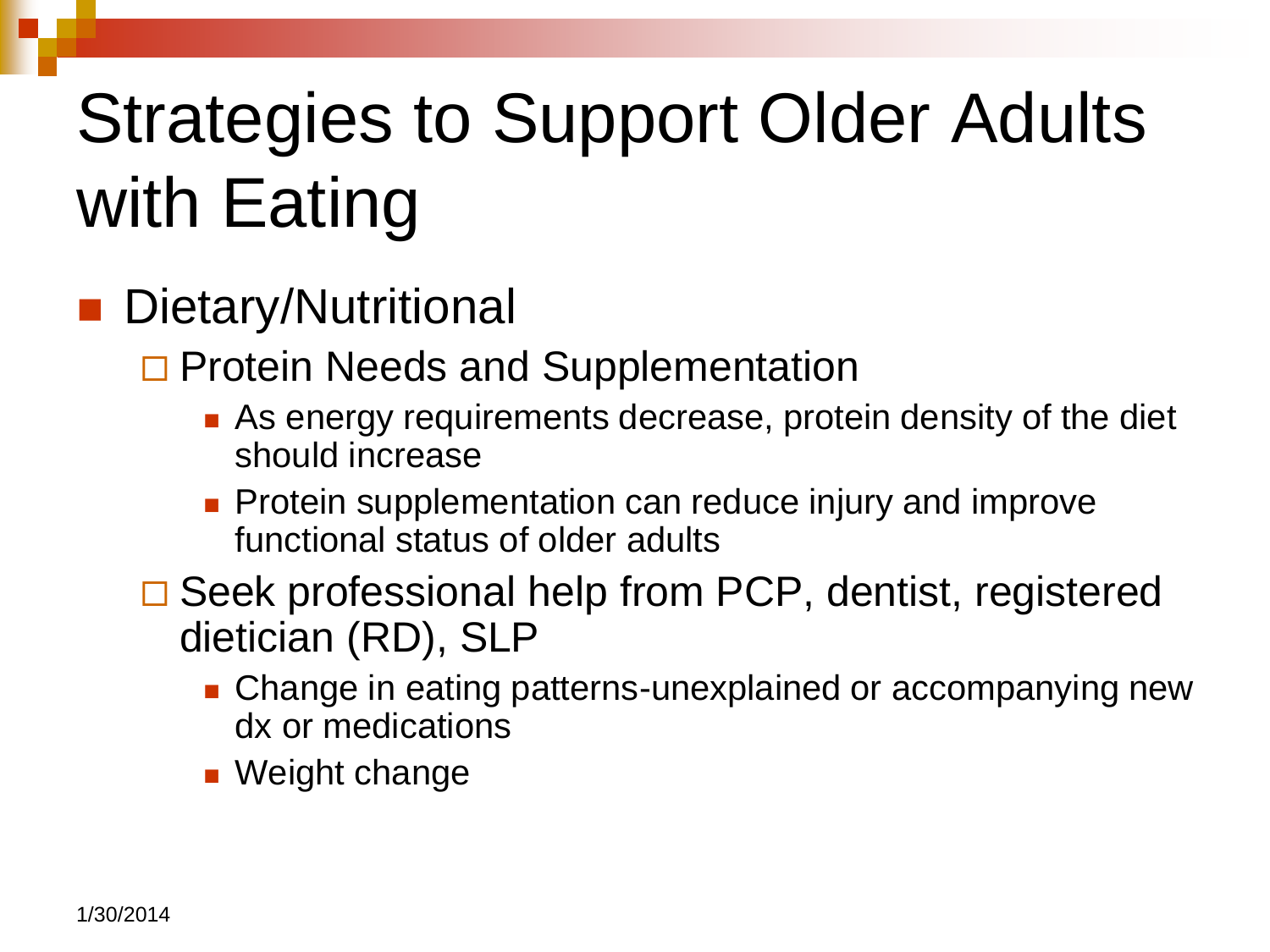- Oral-Motor & Swallowing: Rehabilitative
	- $\Box$  Exercises
		- **Orofacial, oropharyngeal, laryngeal and respiratory ex.** 
			- $\Box$  Repetition to improve endurance/prevent fatique
			- $\Box$  Resistance to gain strength
				- **Preventing/slowing/reversing sarcopenia**
	- Neuromuscular electronic stimulation
		- Best delivered in conjunctions with functional swallows
	- **□ Swallowing Maneuvers** 
		- **Inhale before swallowing and exhale after swallowing**
		- **Swallow, cough, speak**
		- Effortful swallow, Super Supraglottic swallow
			- $\Box$  Squeeze oral and pharyngeal muscles hard, swallow (ping-pong ball)
			- $\Box$  Take a deep breath, hold it, swallow, cough swallow again, breath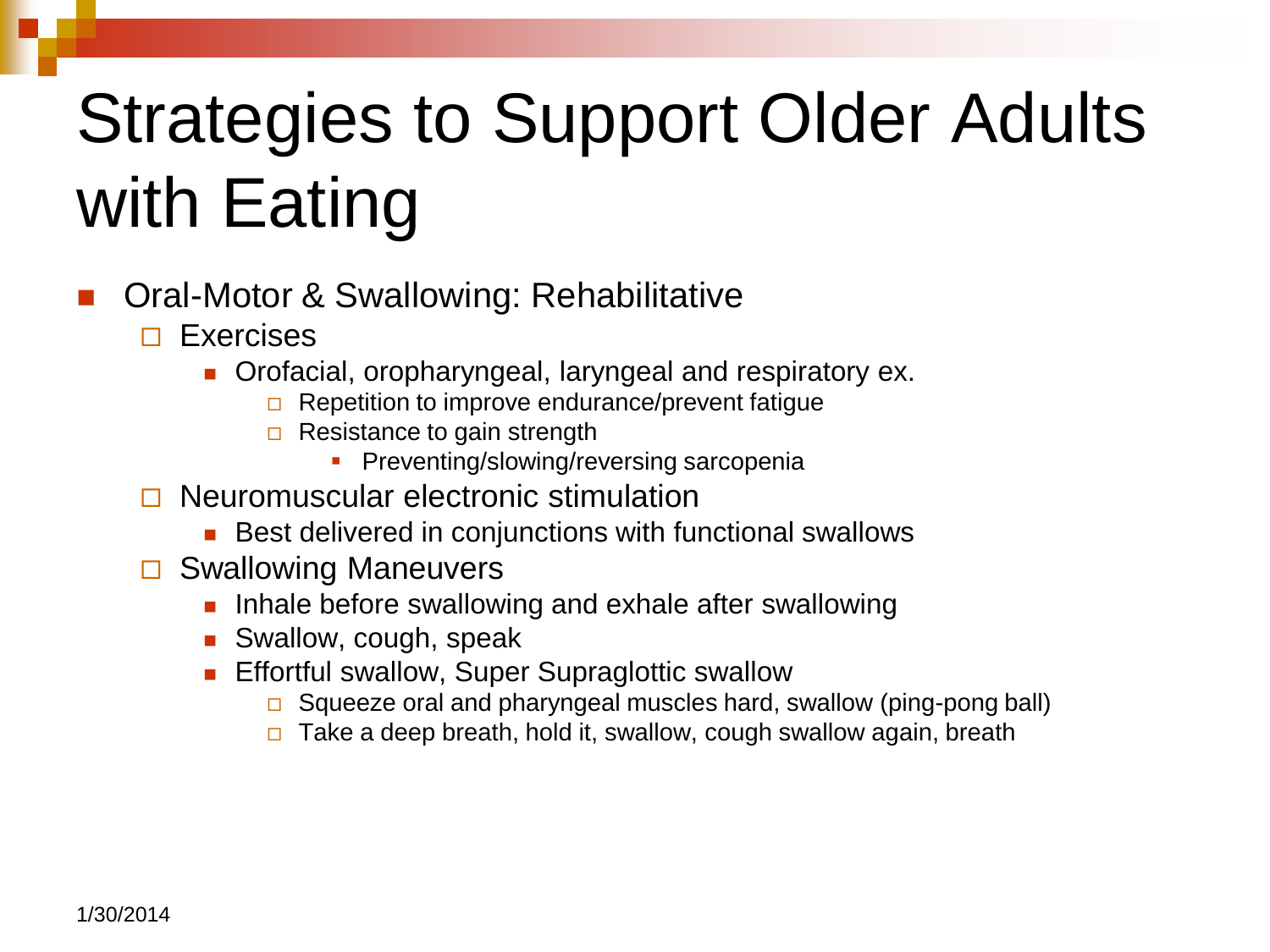- Oral-Motor & Swallowing: Compensatory
	- $\Box$  Diet texture and liquid consistency modifications
	- □ Feeding techniques
		- Size of bolus
		- **Placement of spoon or cup**
	- **□Adaptive eating equipment** 
		- **Type of spoon or cup**